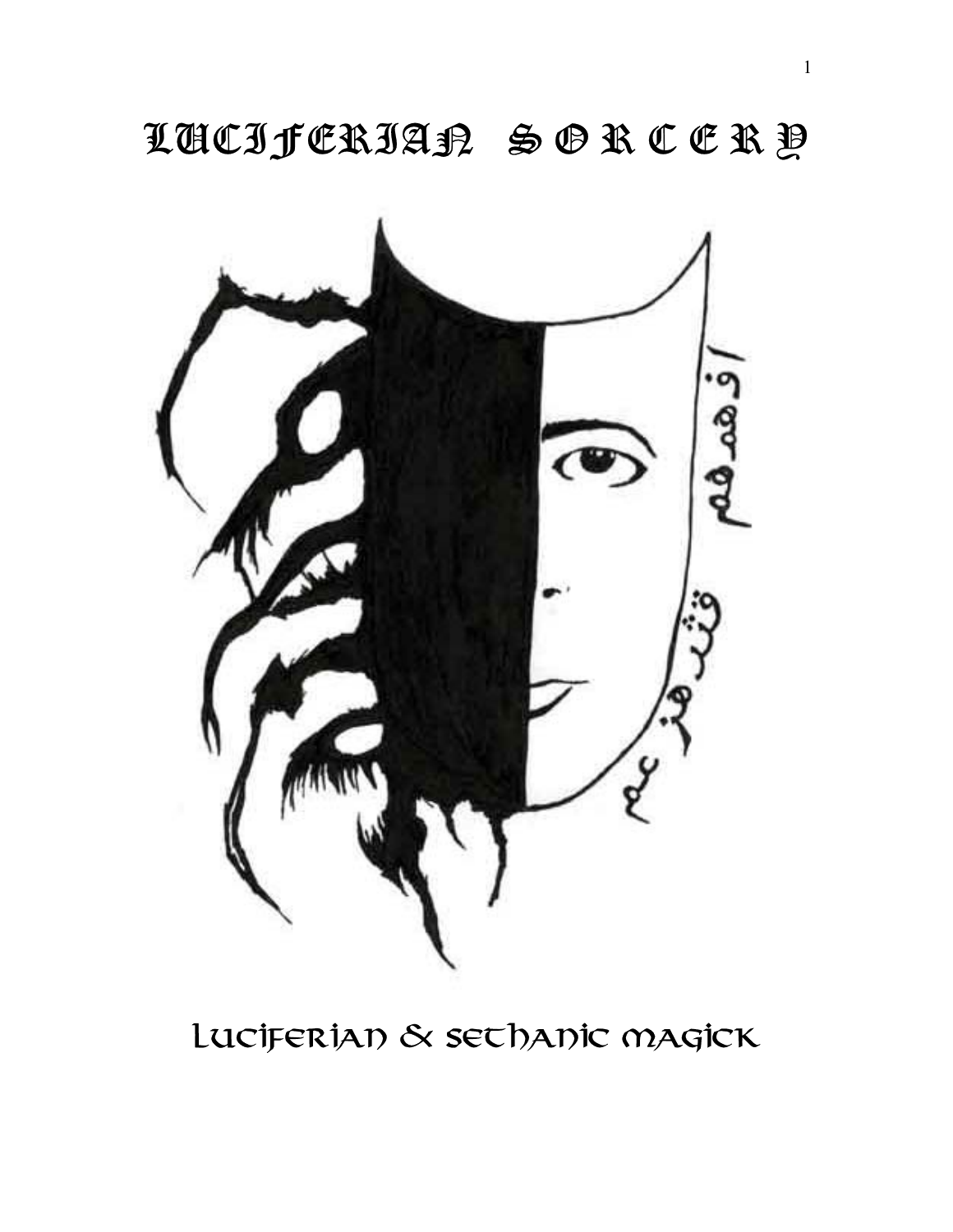### **LUCIFERIAN SORCERY**

By Michael W. Ford Akhtya Seker Arimanius

Illustrated by Elda Isela Ford

Published by Succubus Publishing P.O. Box 926344 Houston, TX 77292 USA E-Mail: Nachttoter@aol.com

© Michael W. Ford 2002-2003

All rights reserved. No part of this publication may be reproduced or transmitted in any form or by any means, electronic or mechanical, including photocopy, without permission in writing from the publisher. Reviewers may quote brief passages.

Cover Illustration-

The Mask of the Adversary, by Elda Isela Ford.

The mask itself is a sigil of self-transformation into the essence of Iblis, known as Shaitan the Adversary. This is the union of Light and Shadow, from which side are objectively opposite. The Left-Hand side is the pure and beautiful face of Lucifer as flesh, Sun and empowerment through the perception of self; the Black Flame. The Right hand side is the shadow of the opposer, Noctifer or Ahriman in flesh. Between the Opposer/Adversary Set awakens.

## SUCCUBUS PUBLISHING

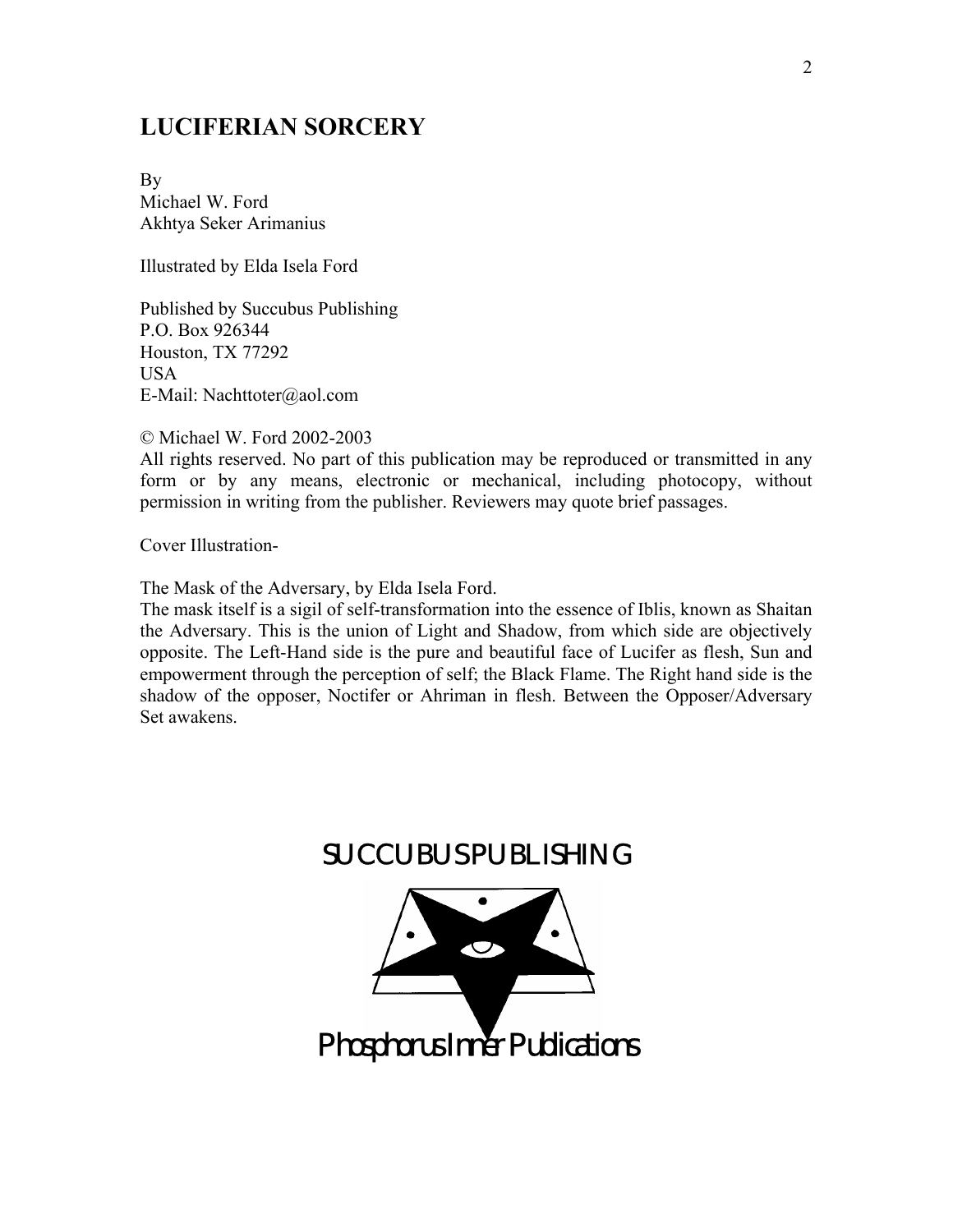**Sorcery** has gone through an awakening in the past 30 years which allows for new experimentations and developments. The significance in the last 30 years is the beginnings and critical stage of what became Wicca and Witchcraft. The systems originally intend produced an exciting aspect to Magick and Sorcery can be, explorative and in many ways continually innovative. The work of The Order of Phosphorus as within the The Witches Sabbat Current deals with the direct linage of spiritual communion by each individual who seeks. Thus, the only hereditary aspects are only conceptual in their need. One must not be a hereditary or linage based Witch to proceed with the Great Work. This is significant only as an added bonus. The individual must however, have the inner drive and calling to the blood, the vein of the Witch Moon which feeds our dreams of Witches Sabbat communion.

The Witches Sabbat Gnosis is achieved by the desire to dive the depths of the heart and soul. Considering the approach to Luciferian Witchcraft or Cunning Craft, the individual desire to advance through the avenues of the art of magick and sorcery is reflective of the Luciferian ideal of knowledge becoming wisdom, and the transference therein. This would exude a historical linage in the spirit of each individual, regardless of family linage and heritage. Birthright does make the king, but it does not make the magician. A Will to achieve, ambition and the desire and drive make the advancing sorcerer, and through actually practicing the art of Magick and Witchcraft will the grand awakening occur.

*There is a path that reveals the manes of the dead, There is a path, from which the wise seek the light, And from the darkness nourish their shades in the dream. This path is born of the Goddess of the Caves, from which the serpents slither This path is born of the Blacksmith who forges the illuminated light of Azazel And speaks through the blood of his kin, This is forever a path of fence walking, from which one shall be revealed the great mysteries, spoken in the wind. This is forever a path, from which Lilith emerges in the fire of the Sabbat, And Lucifer emerges as the Sun. Through the art of Sorcery shall the winding path be shown, the sheet of burial shall we be wrapped in, to guide us from the ancient burial of Egypt and the waking in the dream of the desert and forest…* 

*Through the art of Magick shall we all be elevated towards the light.* 

Lucifer is the light bringer of humanity; he is the spirit force of fire and light. Lucifer would be considered the same as the Thelemic Aiwass, the spirit of the 93 current that brings love and positive self-growth through Magick. The word Magick itself is defined as 'Ascending'. Lucifer is Prometheus, the one who brought the fire of imagination to mankind. Lucifer is known in the Witches Sabbat Covens as the Egyptian god Set, the Lord of Storms and Chaos and the Bearer of the Black Flame. Thus, Lucifer revealed, is the initiator by fire and the creator of the Left Hand Path.

Lucifer, as being the shadow form of our imagination, thus Shaitan the Adversary, gives us the ability to open the gates of self-initiation through the Witches Sabbat mysteries.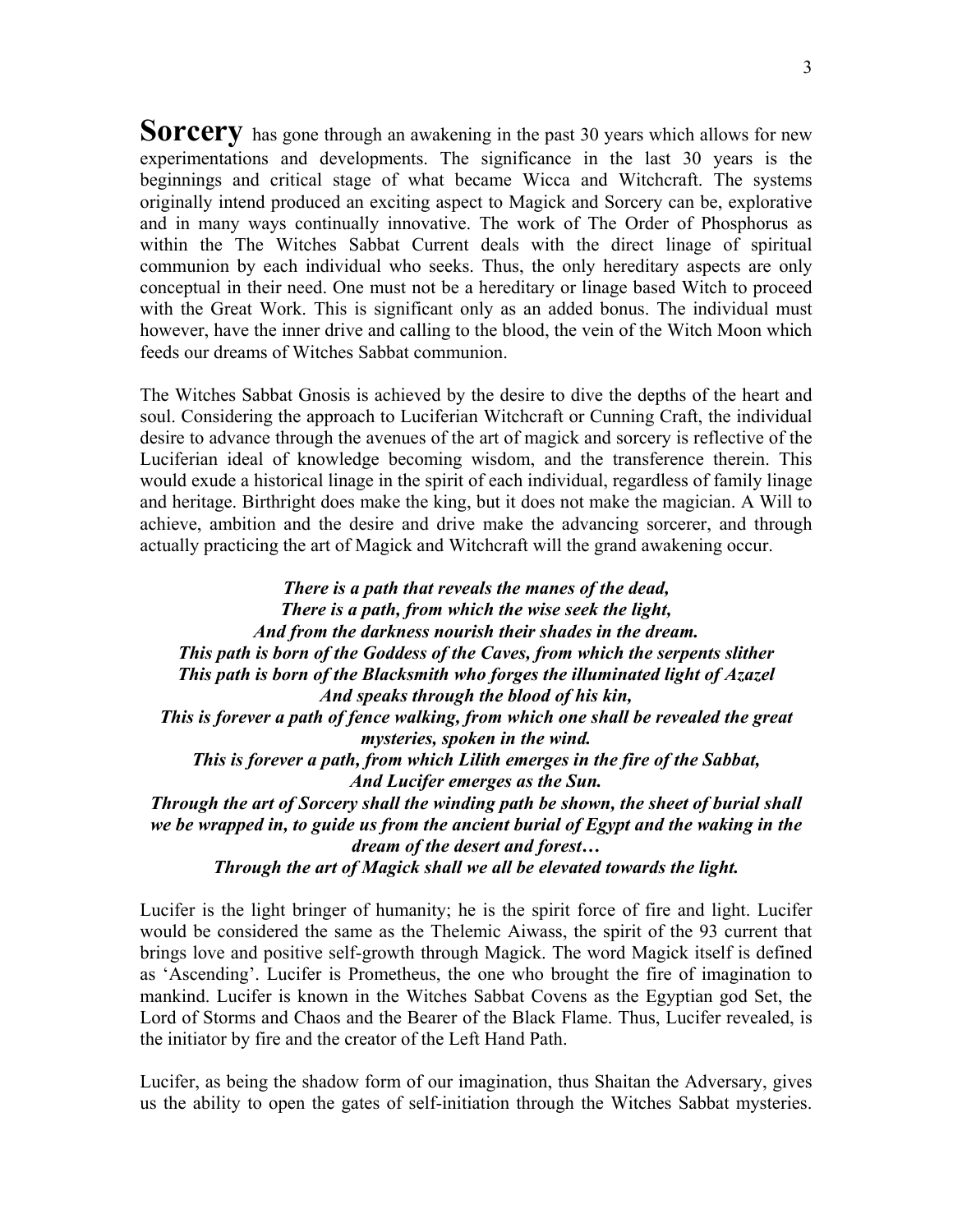We are required to have the individual love of self, strength and determination to pass through the long winding path of the sorcerer. Our goal is to become and achieve through the process of self-deification and self-transformation through this Luciferian Gnosis.

Shaitan, as it is called is Lucifer the fallen angel. Lucifer fell from his desire to be separate from the consciousness of the universe, that through Antinomianism he sought to be the gateway of God itself, to be growing and illuminated in essence. It should be considered that Satan or Lucifer are aspects of the domineering self expresses its existence, and that is should be strengthened and defined to search the possibility of immortality.



**ABOVE – Lucifer, the Morning Star** 

One upon the path of Iblis (spelled also Eblis), or Shaitan who was **Ayn al-Qozat Hamadani** executed in 1131 A.D. bravely announced his path of illumination, which spoke of the Black Light above the Throne as the Western idea of the Sun at Midnight or Black Sun. This may be revealed within the Witches Sabbat path as The Black Flame, or illuminated Luciferian Sense of Self. It is the beautiful presentation of ones own being, and that we may grow and emerge from it into infinite possibility. Shaitan, Satan or Lucifer is considered the Guardian of the Threshold, the gateway to the space between worlds, known as the Twilight or in-between of the Nightside and Dayside. Through this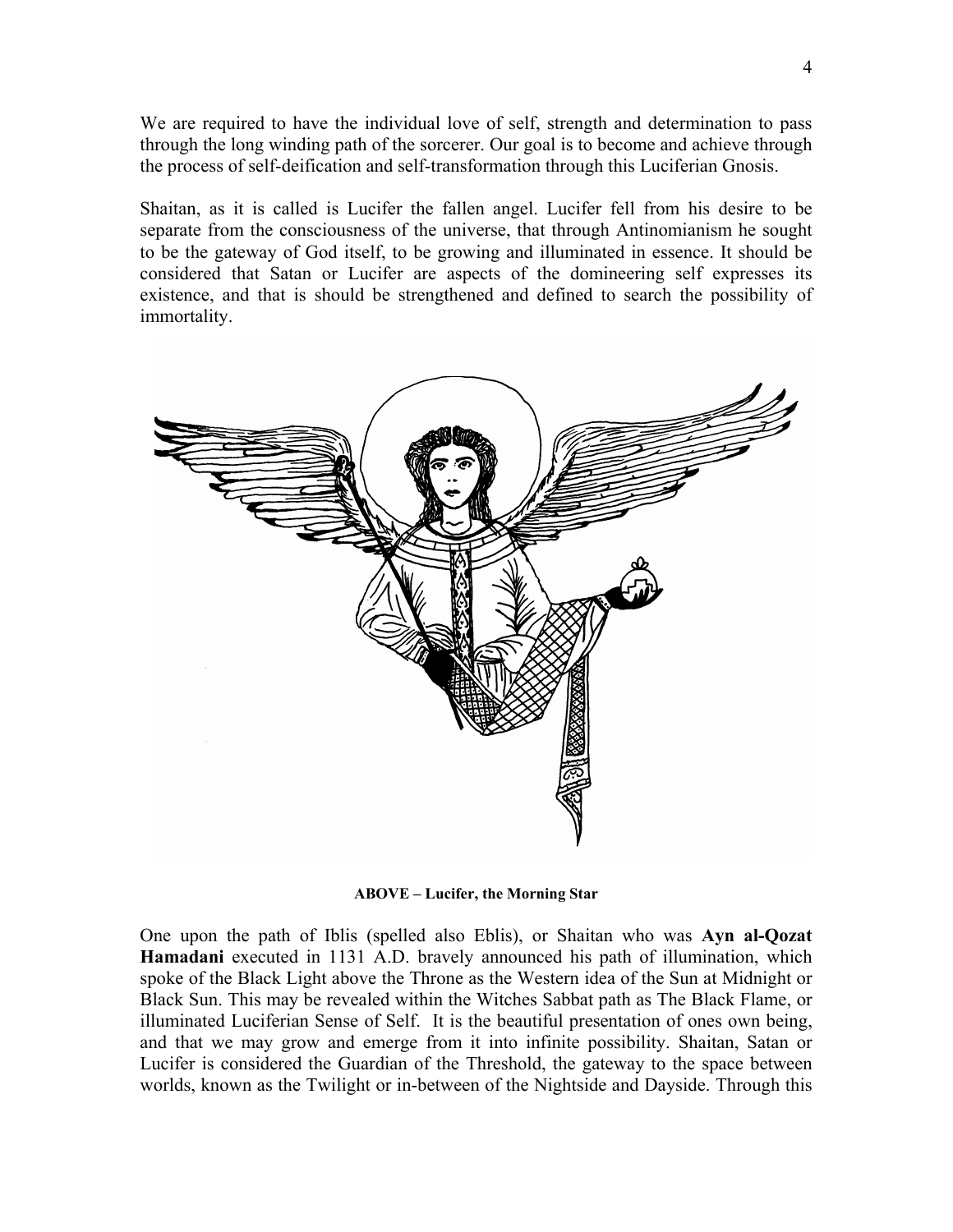gateway may we draw the immortal elixir of spiritual awakening and magickal gnosis through sorcery.

The process of self-transformation within the Witches Sabbat Gnosis is the night-hunt and dream conclave known as The Witches Sabbath, the meeting of the souls of magickians at the crossroads, an area of which is universal in spirit meetings, from the Pathal Craft to the Luciferian Witches Sabbat Path to systems of Voodoo and Palo Mayombe. The Sabbat itself is a western approach to the Middle Eastern cult of Shaitan and those of the Yatukan<sup>1</sup> practices. Shaitan is the fire-djinn whom, unlike other angels created of light, was created from flame. It was this energy, essence of spirit that who is known as Lucifer shone brightly above all others. He held the light of the Sabbat to those who would whisper the oaths in the dawn. Shaitan the Opposer is the gateway of the current of magical initiation, thus holding the double aspects of light and shadow. It is through the union of such that one becomes as Shaitan or Lucifer itself.

The Witches Sabbat itself emerged from the dreams of the profane, those who knew not the ways of the Cunning folk and their work. It was because of the times of persecution that many kept their art secret, working and weaving their webs of sorcery and magickal illumination unseen by outside folk. The Sabbat is the meeting place of the Feri, Lycanthrope, Vampire and the sorcerer's shades which act as familiars. It is the great manifestation of the hidden law, and that we may, by imagination, become Lucifer in our self. It is through the chalice of Lilith, revealed as Babalon, that we seek the union of the Goddess.

The Witches Sabbath has long been a misunderstood and often misrepresented expression of Magickal Art. It should be considered that the Witches Sabbat Cult is an expression of not only Folk Magic and Lore, but that of a modern synthesis of advanced ideals of sorcery, psychology and psychic development. The Witches Sabbath has long been held in arcane lore as the dream – meeting of the Astrals and Spirits of Magickal Practitioners of the Craft, those who between the Twilight of Dawn and Dusk dive the dream waking environment and meet as spirits and other forms to gather under the Black Sun, or under the arms of Luna, awaiting the embrace of Lilith and Hecate, the Queens of the Sabbath.

It is through the Witches Sabbat Circles that the Watchers and Fallen Angels brought to us the gift of what is called Witchblood, the Black Flame of Awakening that offered an awakening of senses. Each angel still exists in spirit form upon the earth, allowing a linage to emerge from different areas of psychic and physical development.

The essence of Witchcraft should be explored within its dream – based roots, the touch of Witches Sabbat initiation. As the Angels brought us the lore of the wise in the early times, so we must continue to change and progress such ideas into new ways and techniques. Sorcery is efficient as a manner of implicating your immediate surroundings. This involves the specific use of Lesser and Greater Black Magick in of its aspects – healing, cursing, astral projection, love spells and more are essential yet undefined in their approach of performance. This alone is up to the witch who develops his/her system

<sup>&</sup>lt;sup>1</sup> See YATUK DINOIH, Second Edition by Michael Ford and Nox Umbra by same author.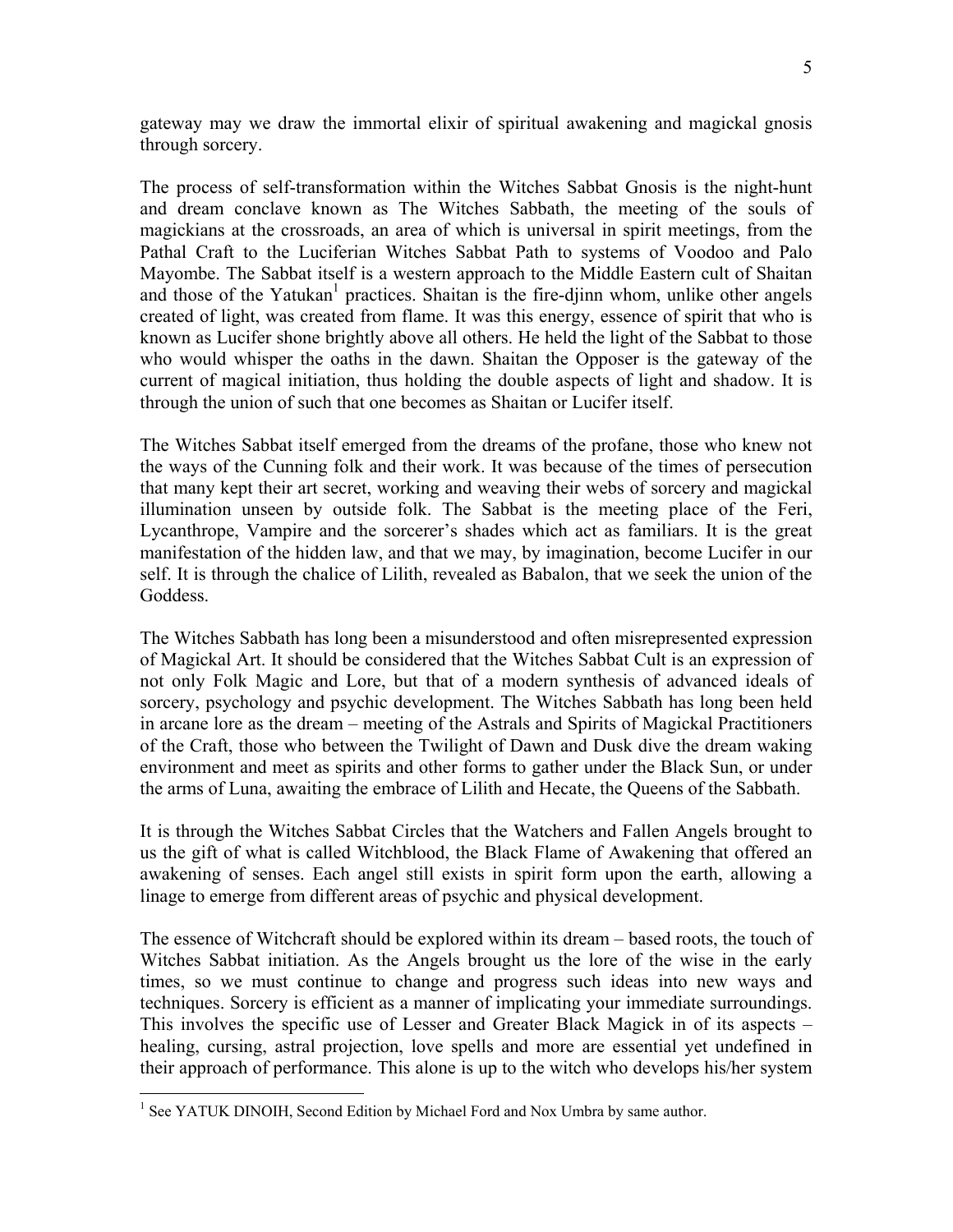based on personal and individual preference. The use of this type of sorcery is not enough in itself, it demands the Will to control the results to some extent and to make intelligent decisions about what could be the future. Remember, you control a majority of your future.

The leaving of ones spirit to fly in the night as any ancestral form such as Bat, Owl, Wolf or human form allows the shadow or soul (called BA in Egyptian systems) to nourish from the sleepers and achieve a hidden knowledge transmitted only by the path of the unseen. It is from this that we awake, and to be understood clearly, advance us in the image of the Prince of Darkness whom is ultimately revealed as the Lord of Light.

Upon the great meeting of Lilith, the Witch Queen of the Sabbat, shall the woman emerge as the model for the Goddess to manifest in the earth. Therefore shall the woman dress, think and align herself with this positive and balanced image of death and life, that through the Witchcraft shall she set herself up as Queen and mistress of the Beast 666, whom is the solar force of creation and joy. The Woman is highly respected in the Witches Sabbat Path, as she is the beauty, life and joy of the feminine which is beheld in us all. It is through her womb that the night transfers knowledge and one must seek to continually manifest this through the individual, being male or female. The Sabbat is the manifestation of the Witch Queen in all of her aspects, thus she is deadly and protective at the same time.

The Sabbat is paralleled in Morocco by the ancient meeting of spirits called the Zabbat, translating "The Forceful or Powerful One", and those who attended this occasion are called Kafan, meaning "The Winding Sheet", from which is worn by the participants and may only be white. The choice of white is representative of the very sheet they will be buried in. In these gatherings, the sorcerers themselves chanted the Moslem prayers backwards, invoking al aswad (known as The Black One) and marked themselves with the ritual knife called the Al-dhamme' which means bloodletter.

The ritual itself moved on with the sorcerers dancing to the chant of Iwwaiy, which they moved widdershins around which brought ecstasy and the winding sheets covered them. They used the Al-dhamme to sacrifice a rooster by cutting its throat, then marking themselves with a small cut. The ceremony would sometimes begin again by dancing and religious ecstasy. The Rabbana (their Lord) is considered close to the Blacksmith. The Blacksmith, within the European craft itself is the symbol of Tubal Cain, the first of the Witch Blood.

Tubal-Qayin<sup>2</sup> as it is sometimes spelled is the blacksmith whose forge is the heart of the Witches Sabbat Craft. The child of Asmodeus (called often Samael) and Lilith, is considered the bringer of Gnosis to humanity. Other legends give Tubal Cain as the child of Samael and Eve, and that in congress the dragon "spit filth into her" and bore Cain. Tubal Cain was demonized as the brother who killed Abel, his so-called brother. It was Cain, within the region of the Middle East, sparked the forge which brought the initiation given to man by Shaitan the Opposer, or in a modern context, Lucifer.

<sup>&</sup>lt;sup>2</sup> See THE BOOK OF CAIN by Michael W. Ford.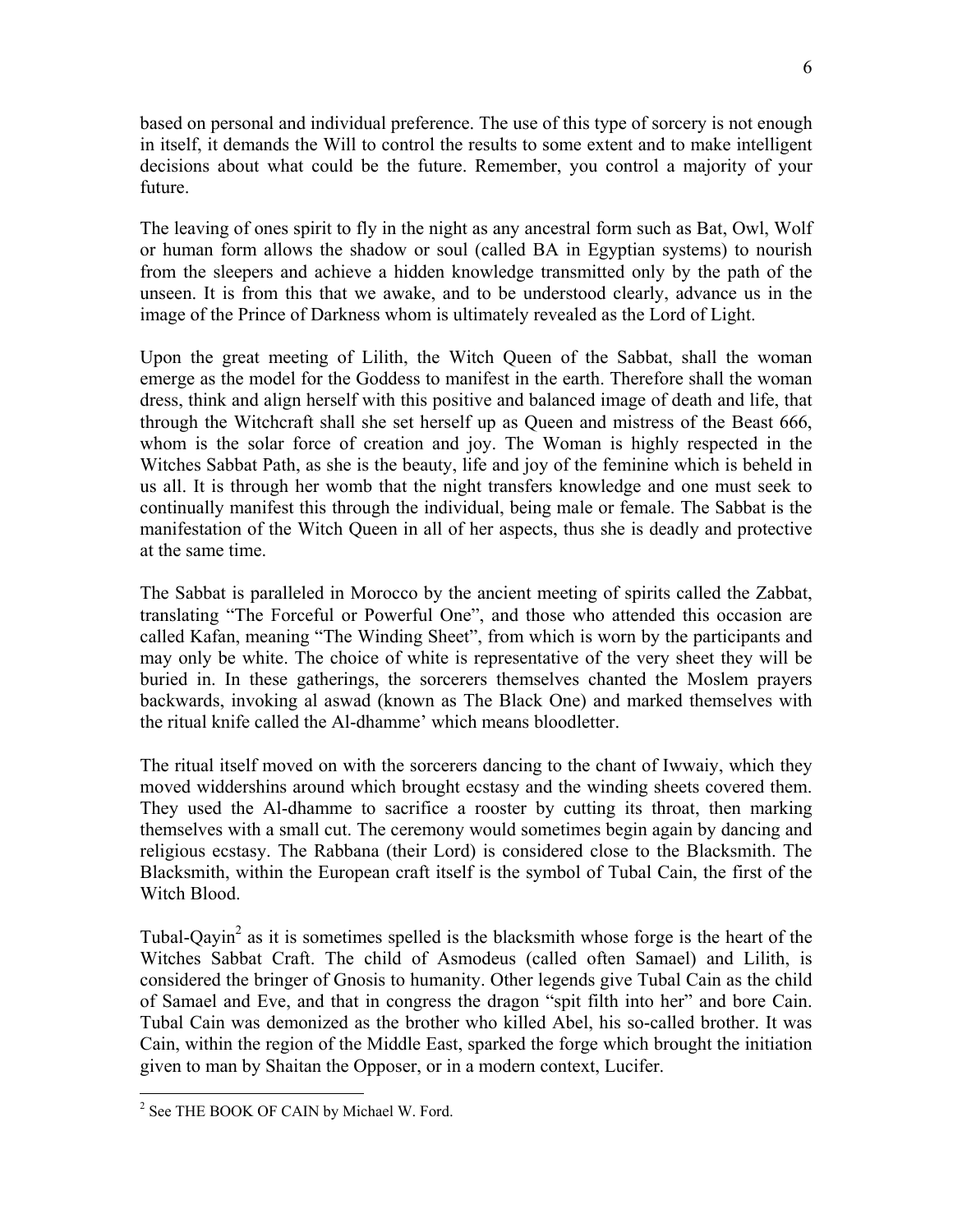The history of the Witches Sabbat Path is one of shadowed presence. Such a witchcraft linage speaks through the blood and dreams of those whom with an open mind, invite it in and seek to absorb its essence.

Consider the egregore of Luciferian Spirits, those that speak to us through dreams and conclaves on the astral plane. Essentially, we are they and once we have learned the techniques of mental freedom, are then we able to be truly alive! The spirit, which may be separated during sleep through dream magick, allows the soul to shape shift into any desire it seeks be it animal, shadow, demon – it is up to the imagination and desire of the individual. This would present the Vampiric aspect of the craft, when the Nightside waking dreamer transforms the dream body and those of his/her familiar into the night owl, go forth to feed quietly from the profane sleeper.

The Ritual of Going forth by Night announces the separation of the spirit from the flesh, thus the Witches Sabbat is the supreme Luciferian awakening, and it is when we become just as Lucifer, who is the spirit of the air whom resides upon the astral plane. Below Lucifer is the puzzle of the Black One, being Baphomet. Baphomet, being the God form of Sorcerers and Magickians of Chaos and Witches Sabbat currents, is the Model of Union. Consider Lilith, the Witch Queen of the Sabbat and of Lillitu, the Succubus and vampire phantoms and Samael, the Fire Djinn which is considered the same as Asmodeus, their Infernal union is the manifestation and birth of Baphomet. Thus the Horned One brings the wisdom of the Earth (Asmodeus-Samael) and the Spirit (Lilith), thus Baphomet is the initiator of becoming and self-deification. The magician must be implored to work accordingly, and without fail, for the manifestation of his and her own Alphabet of Desire, which is, the communication method with the subconscious. The Alphabet of Desire as it is called was developed by Austin Osman Spare and was first published in The Book of Pleasure, being a grimoire of excellent repose through the Great Work.

The works of Austin Osman Spare (1886-1956) was an artist who talents of draftsmanship allowed direct expression of his developed gnosis of sorcery. Spare's early drawings were founded on the belief of exploring the self, known as the Zos and Kia Austin's system of exploring the self by delving the depths of the mind is best described by his art alone. The writings of Spare, while being confusing and cryptic, were very poetic and strong. Yet, in the face of his art were under matched, quite simply, the man was a genius!

Spare developed an arcane letter system called "The alphabet of desire" which contained the structure for contact with the subconscious. This aspect of Black Magick, allowed the individual to tap the latent powers of the mind and make such work for him or her. The letter itself should be developed by each individual initiate for his/her own Alphabet of Desire, this is where the connection and development of Witches Sabbat emerges.

Witchcraft itself, was silently expanded upon by Spare in his later years. It is known that he had many dream experiences which allowed him to attend the Witches Sabbath, as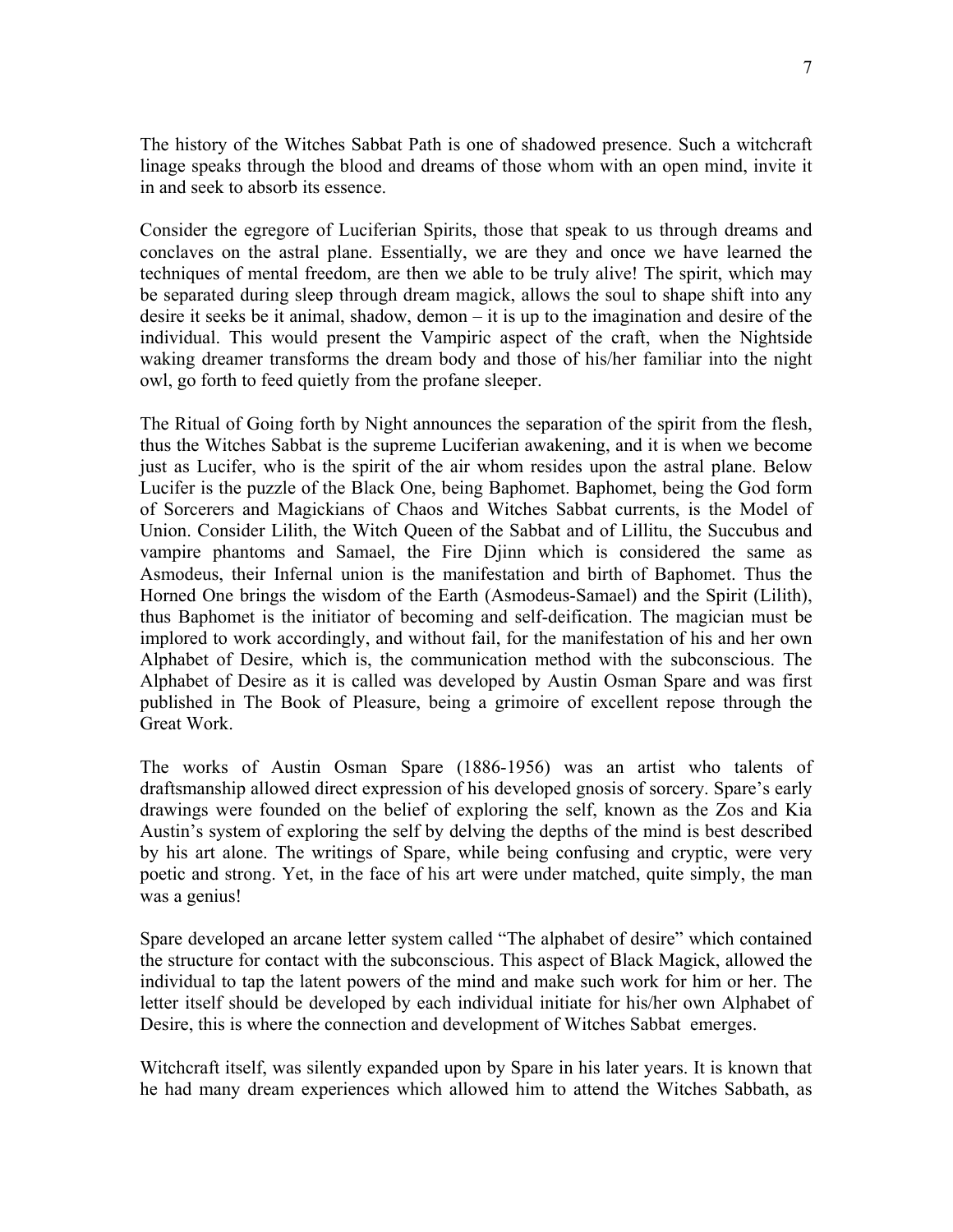well as communicate with many of the attendants. Zos vel Thanatos (aka. Austin Spare) created numerous glyphs and sigils based on the astral conclave, even writing texts which included a full invocation of the Sabbath.



**Above – The Alphabet of Desire** 

 The Witches Sabbat path should be absorbed by the fledgling student, from which as the individual develops may bring forth more tangible and practical ideas to the craft itself.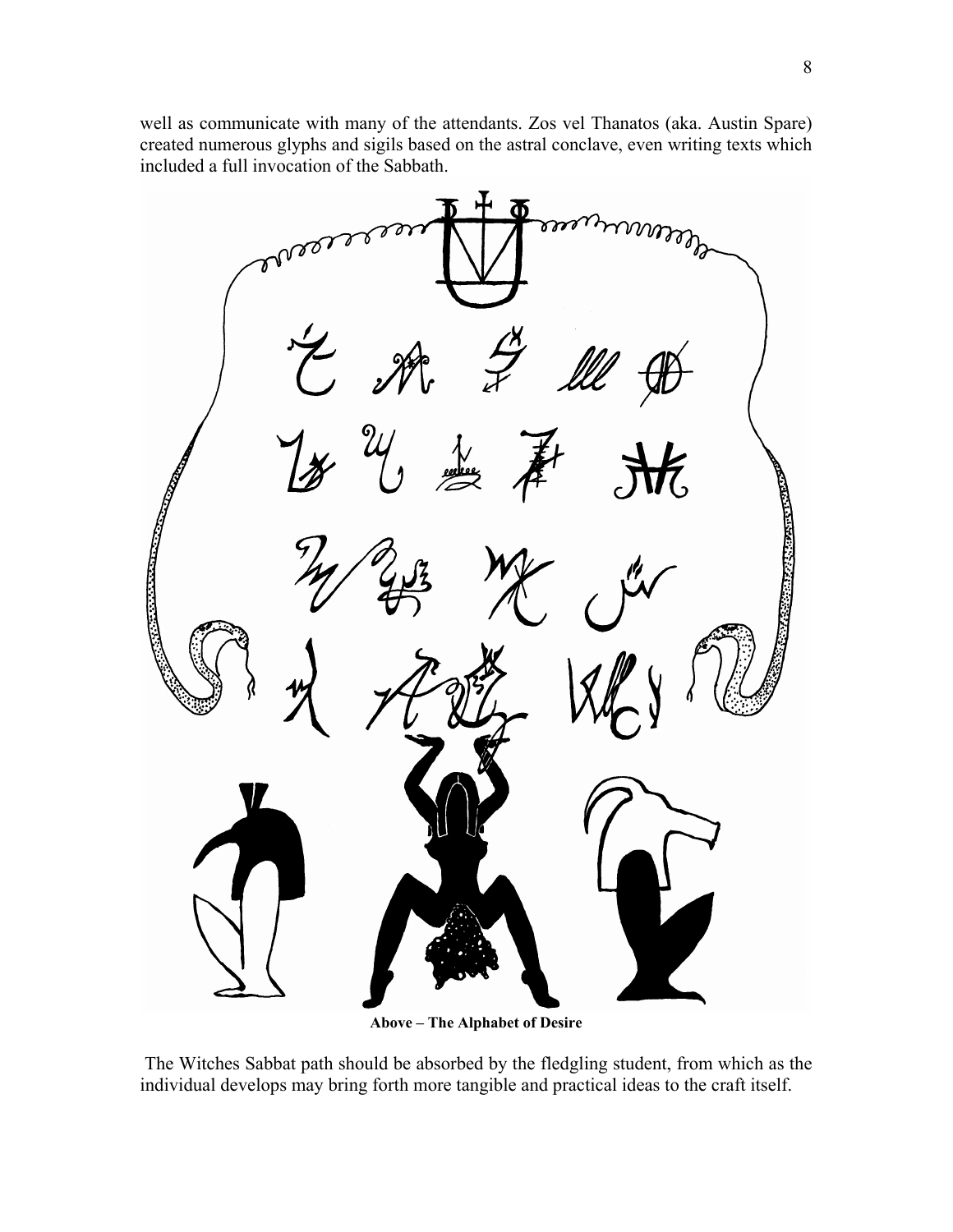The Order of Phosphorus is one group formed in America by Coven Nachttoter, which seeks to develop the Witches Sabbat/Luciferian Path based around the various aspects of magickal systems which have proven to work, thus enabling the student with a force of fire and strength of spirit! Utilizing many Left Hand Path techniques and modern grimoire formats of transmitting lore of the Daemon, is finally the Luciferian Path available to all who hold the strength of the illuminated soul!

It is essential that the independent practitioner of the craft, or the Coven initate is able to bring forth the mind set which activates the individual path to Shaitan, the embrace of the Opposer and the Union of Lilith. It is through these ceremonial and dreaming aspects of uniting the Dayside with the Nightside that the practitioner is able to achieve Gnosis. The individual is initiated by the Mothering/Fathering Coven to receive the power of the Current into their body, that born again in the Luciferian Path, will they be the first of the Witch Blood yet again.

One aspect of Witches Sabbat teaching is the ability for the student to make a certain contact with Ancestral Shades and spirits. The aspects of Hermetic Occultism are present here, from which the Egyptian systems of Typhonian Magick are awakened. The Ancestral Shades are the spirits of ones past, those familiars that shall manifest the current of initiation further to the dreaming body of witch. One may wish to obtain an old statue or object which may hold a key to the gnosis, something which the individual shall attribute this force unto. Some may use the Anubis inspired skull of one passed, or the bones and skull of the coyote or such an animal. From this, shall the sigil created by the sorcerer be placed and consecrated within the object.

The Sorcerer will then be able to create familiars and great shades which shall protect his or her own body while the sleep, bound by ngangas, or vessels of the spirit, shall then the arte begin to flourish in their own life. These servitors are the spirits or elementals which assist us in magical work, and act as guides for the great shades of awakening. The primary goal of the Witch or Sorcerer is to separate the spirit from flesh and control the mind on many levels, it is the seat of our immortal possibility of Astral Independence.

One chant of initiation is meant to be practiced by the solitary witch who seeks the Light of Lucifer, from which she or he shall invoke under the stars in the wood of their heritage, or the Temple consecrated to the Great Work.

*"By the oath of Belial and Saturn, the awakening of hidden light The lifting of flesh through dream and chant I call upon thee, Asmodeus, devil lord of the winds of forests and caves* 

*Speak upon the web of dreams, I invoke thee within my very essence, by serpent and wolf By fire and earth, ice and snow, desert and heat Pass beyond the veil little known by most, For I am a child of this flesh!*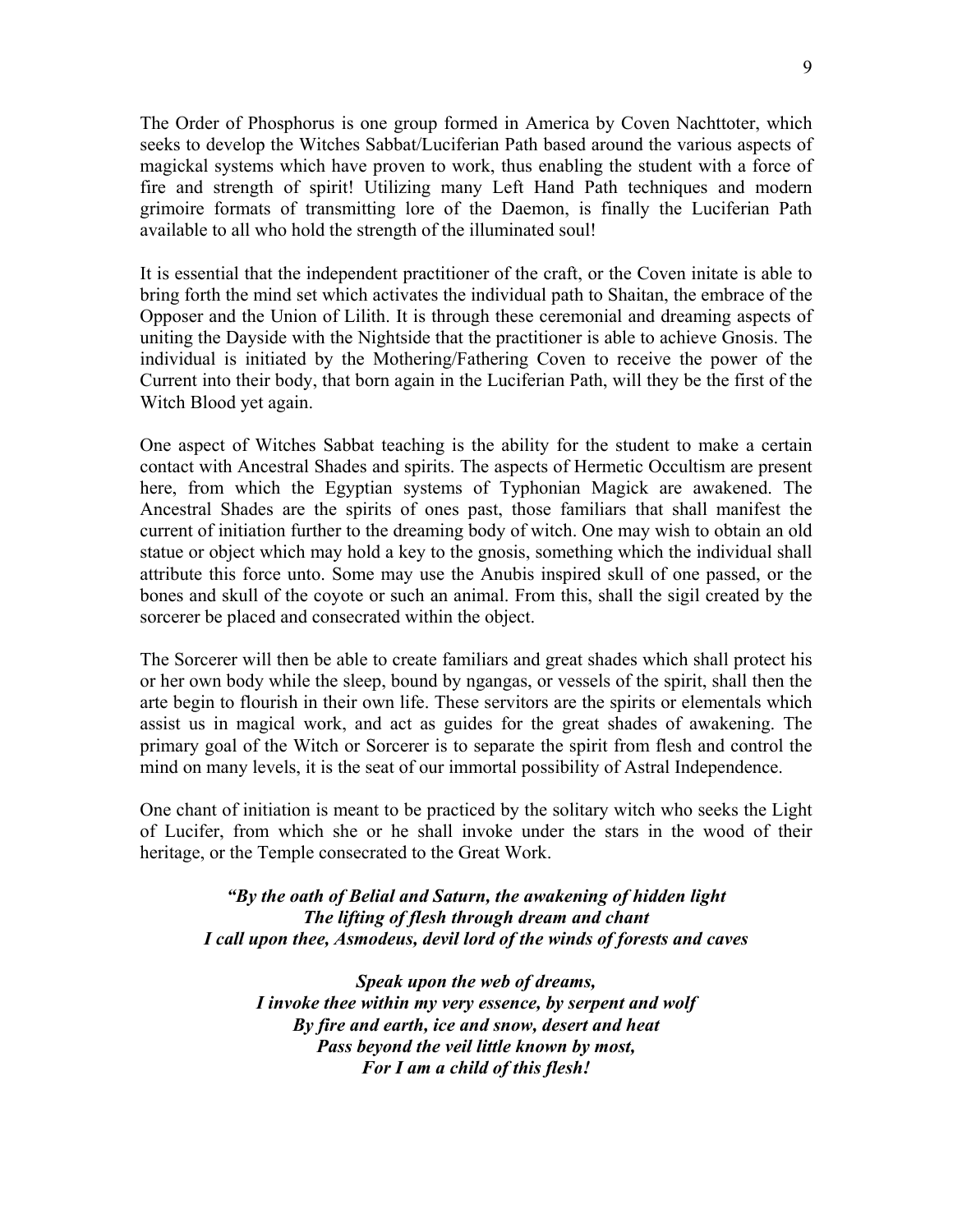#### *I offer now my dedication of my own Will to the powers of night, and of the Great Work itself! That through my dedication to the path of Witch blood, I shall know the secrets not so hidden!" -from "The Book of the Witch Moon", a Witches Sabbat Grimoire of Vampiric Sorcery and Chaos Magick by Michael Ford, © 1999, 2001*

Saturn itself is the lower octave of which initiation is led, and through this planetary symbol may the practitioner emerge through the dual gnosis of Lucifer and Shaitan, the gateways of becoming upon the path.

The Order of Phosphorus is founded upon the techniques taught through the lore of Witches Sabbat, the lore and legend of the old transferred into magickal technique. The common history of the gnosis is labeled Luciferian as it was indeed Lucifer and Azazel who brought the Black Flame to humanity, enabled it to rise above the mongoloid putty of our ancestors and become something beautiful. Witchcraft was a natural tool, taught by Luciferic angels known as the Watchers, and their Cain – inspired brethren known as the Nephilim. This is the lore of the Nightside, from which legend becomes desire which takes flesh.

The very beginnings of Witchcraft hold much lore and legend as any other religion or socio-formulated belief pattern. In the beginning within the great darkness, Diana (Liliththe Moon) joined with Lucifer (the Sun) and produced the daughter and goddess Aradia, or by some suggestion Hecate. The Watchers led by Azazel, after Lucifer fell from the heavens joined with man's daughters and produced the Nephilim. The Watchers then taught man and woman the art of sorcery, and what is now called witchcraft. Asmodeus, also called Samael joined in union with Lilith to bear the son Tubal-Cain. Cain was a carrier and the first in the circle of Witchblood, initiated by birth and whose memory of the Watchers and the Nephilim was strong.

The legends of the Watchers and Nephilim move on to describe the great flood, which killed many of them. While their bodies died, their spirits did not, and certain spirits of the Watchers still walk the earth inspiring the lore of the wise, from the shadows of the dead.

The Shadow – World of the Magickian is shrouded in arcane wisdom and infernal teachings, all the while embracing the light of the Morning Star and the Sun rising within. The actual practice of Magick demands patience and the Will to continue, for the many challenges of such a path are meant to weed the strong from the weak. What should be considered in some aspects is the fact that we as humans have developed over thousands of years, still regaining in the depths of our mind the great Serpents that dwelled, the wolves that devoured their prey and the pulse of nature in general. We are of nature, thus a great bond should be developed therein.

The Luciferian and Sethanic Sorcerous Guild in America is generally hidden from public site, allowing those who work through such circles to build the Magickal Art through practice and discipline. Those who enter the gates of Witchcraft will automatically view the very Gate of the Left Hand Path. Very few will enter this infernal tread, as it brings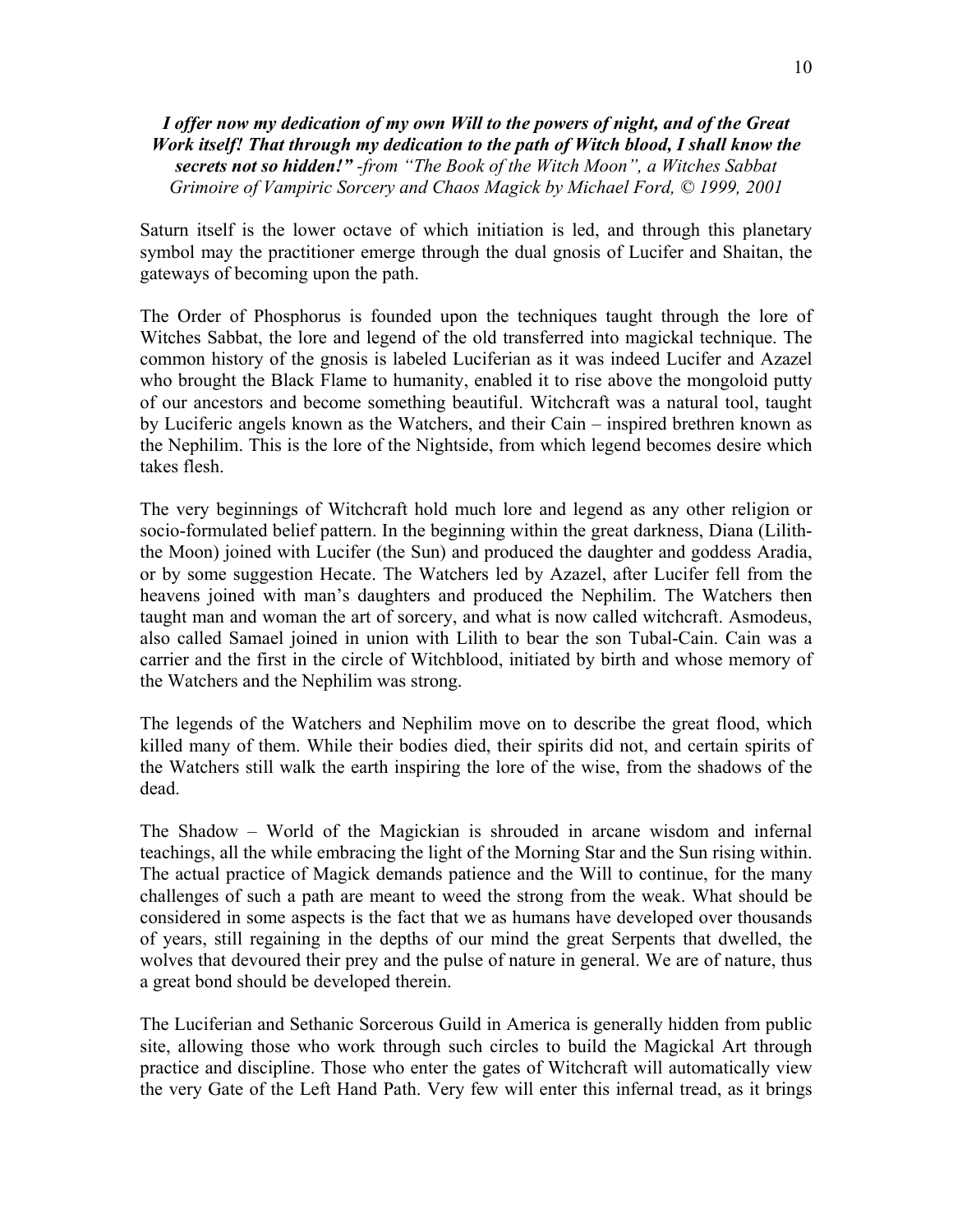one to the ultimate personal power of self-deification. Many are not able to understand this state of being, the ascent to become God or Goddess, thus either failing and loosing their mind in the Witches Sabbat Circles of Time or renouncing to a much kinder garden path.

The Witches Sabbat of the Order of Phosphorus respects ALL paths that lead to human advancement and knowledge, including those of the white light persuasion. We consider that every individual has the right to believe and practice what he or she Wills, unless it harms another unjustifiably. The Order of Phosphorus is against Bigotry and Racism, considering such as the filth of non-human advancement.



*(Above – Set the Adversary based from AOS illustrations)* 

The Order of Phosphorus as a whole considers itself as a manifestation of Lucifer itself, those who join are literally "Doing the Devils Work" by bettering themselves. Thought dictates advancement by positive practice of Magick and Sorcery. Ones own darkside must be explored in areas not normally embraced by occult orders. The Qlippoth as described in Michael Ford's "The Book of the Witch Moon" is a demonic astral region, beneficial to those who dive the mirror of Lilith and become stronger. Through the diving of darkness one shall embrace the light. While working through the currents of Chaos Magic, discordian aspects are not pursued within TOPH. We utilize many aspects of Magick and Sorcery, thus through the exploration of many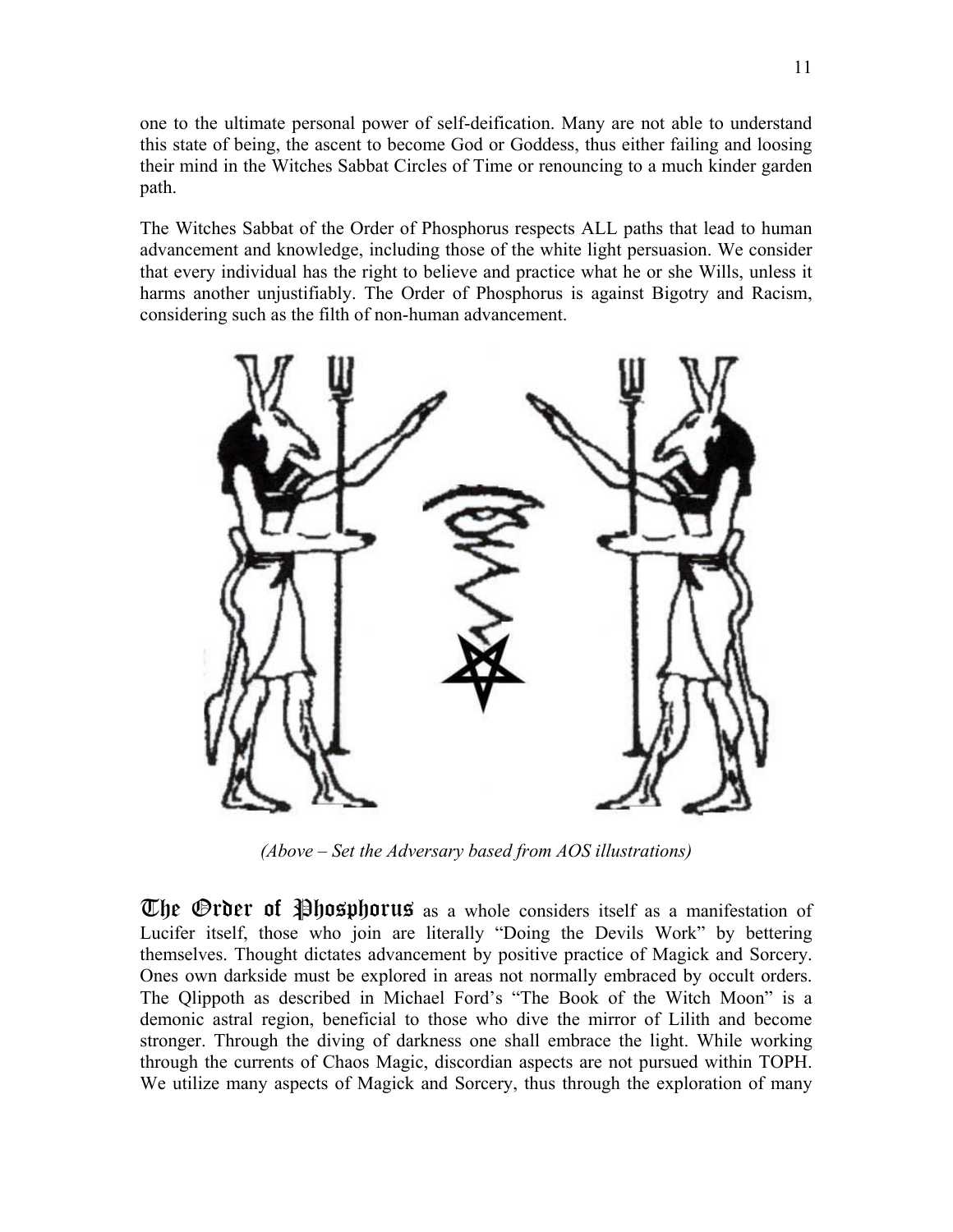avenues can an effective path be built and expanded upon by each individual, allow interpretation to mold through each witch or sorcerer seeking the path.

The symbol of the Devil within the Dark Witches Sabbat Path is symbolic of transformation within each individual, which appears at first glance, dark and foreboding yet essentially allows a great light of wisdom and power to be revealed. This is the Black Flame, the knowledge of self-consciousness and the process of becoming something greater. The Devil or Shaitan as it is called is a part of the gnosis of Luciferian selfliberation and awakening.

The Devil is essentially, humanity's darkside, the very essence of infernal teachings that reveal Man and Woman as holding their own infinite potential. The light of knowledge which depicts Good and Evil is a great wisdom few may handle responsibly, it allows one to create and destroy.

The Devil is defined as the personification of Evil, or the inverse ideology of whatever moralistic system is popular at the time. The word devil derives from the Greek Diabolos, which originally meant accuser. The word Demon is derived from Daimon, meaning a guardian spirit. A demon in modern context (according to TOPH) is a spirit or intelligence which can be related to ones Evil Genius, or hidden self, or the Holy Guardian Angel, which is a perfected manifestation of the self in anthropomorphic form. The Devil would not lead us to death and fire, but to life, creation, pleasure, ecstasy and wisdom.

Lucifer has been described within a Witches Sabbat context before, specifically as the husband of Diana from the legend originating from Italian folklore. Lucifer (the Sun) was the husband of Diana (the Moon); the two were joined in a great union of opposites. It is the development of the individual towards a partial solitary path which opens each aspect of initiation towards the advancement of the human spirit. This means positive evolution, discipline, understanding and mental strength is the building blocks of understanding.

Lucifer is thus the high symbol of Witches Sabbat.

Wisdom is the point of conscious understanding that is essential for the practice and life work of the craft of the wise. One may find considerable study in the four elements as described by Robert Cochrane of the Clan of Tubal Cain. As is within all Luciferian paths, the significance of individual study and obtainment of knowledge is paramount.

The answers to all things, according to Robert Cochrane are in the Air – inspiration which is brought on the winds shall give the gift of answers to the many questions you may seek. The trees will bring power and the Sea will bring patience, for as Cochrane wrote, the Sea is the womb which contains the memory of all things.

You essentially will be brought to listen to the elements, observe and learn. The one who brings the mind in tune with his or her surroundings is better adapted to work Magick and achieve the gnosis of which he/she seeks after. This is primarily an individual process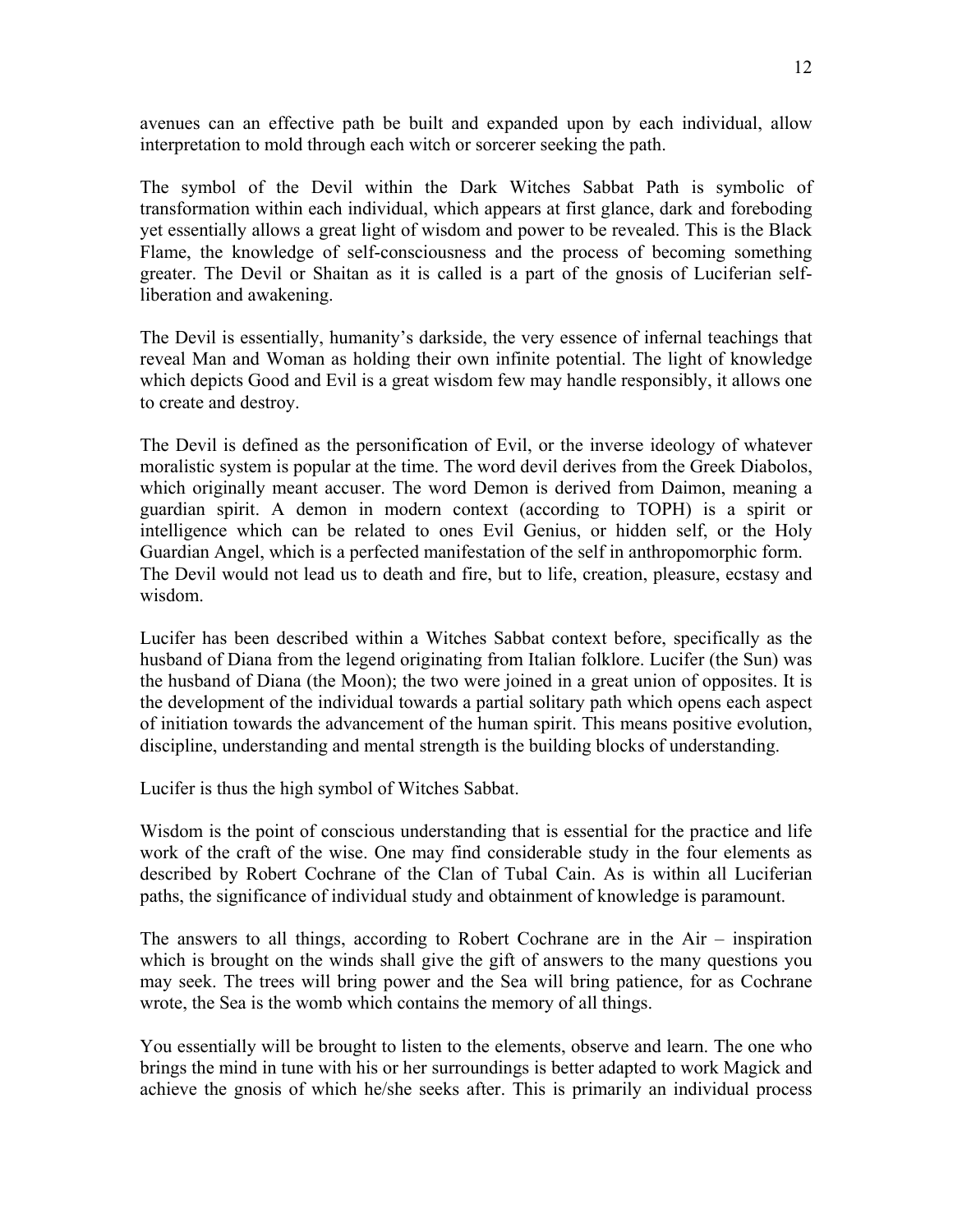and involves a large amount of personal dedication. The results, or treasure of the work is rewarded to those who essentially step through the veil of waking into dreaming and emerge upon the hill of the Sabbat, encompassing the circle of the Witchblood whom have offered unto Asmodeus, the waking lord of the Sabbath.

The Order of Phosphorus, being a Luciferian group focused on solitary, ceremonial and individual growth through one discovering his/her own foundation of magickal practice recognizes the importance of the Witches Sabbat lineage that is present within some of its initiates. It is very much like a call of the blood, it whispers on the webs of dreams from which you are slowly lifted up to the Stag, naked and awake through the eyes of Lilith and Asmodeus.

The Awakening and Dedication chant which should performed by candlelight – indoors or out. If outdoors, cast your circle in flour, which is a form used by witches of old. The use of flour is also used by various voodoo systems including Palo Mayombe. Upon the creation of the Daemon servitor Zarabanda one consecrates the area of the nganga or spirit pot with the sigil of this spirit traced in flour on the floor. This activates the area of neither-neither from which the sorcerer walks between the worlds of dream (Nightside) and waking (Dayside).

*"By the rights of pleasure may flesh procreate from within. Mother of the Sabbath, Lilith I awaken to the mysteries of our craft. I dedicate my being to the path from which my blood dictates. By the mysteries of the Goat and the Serpent I come to thee. I walk now the Witches Sabbat Path, reborn under the Luciferic Shadows and Promethean Light! Cain, wanderer of the desert dawn, embraces now my way, which is our way, that thy mysteries are revealed through dedication! Shaitan – Asmodeus – Belial – Lilith – Hecate Eko, Eko Lucifer!"*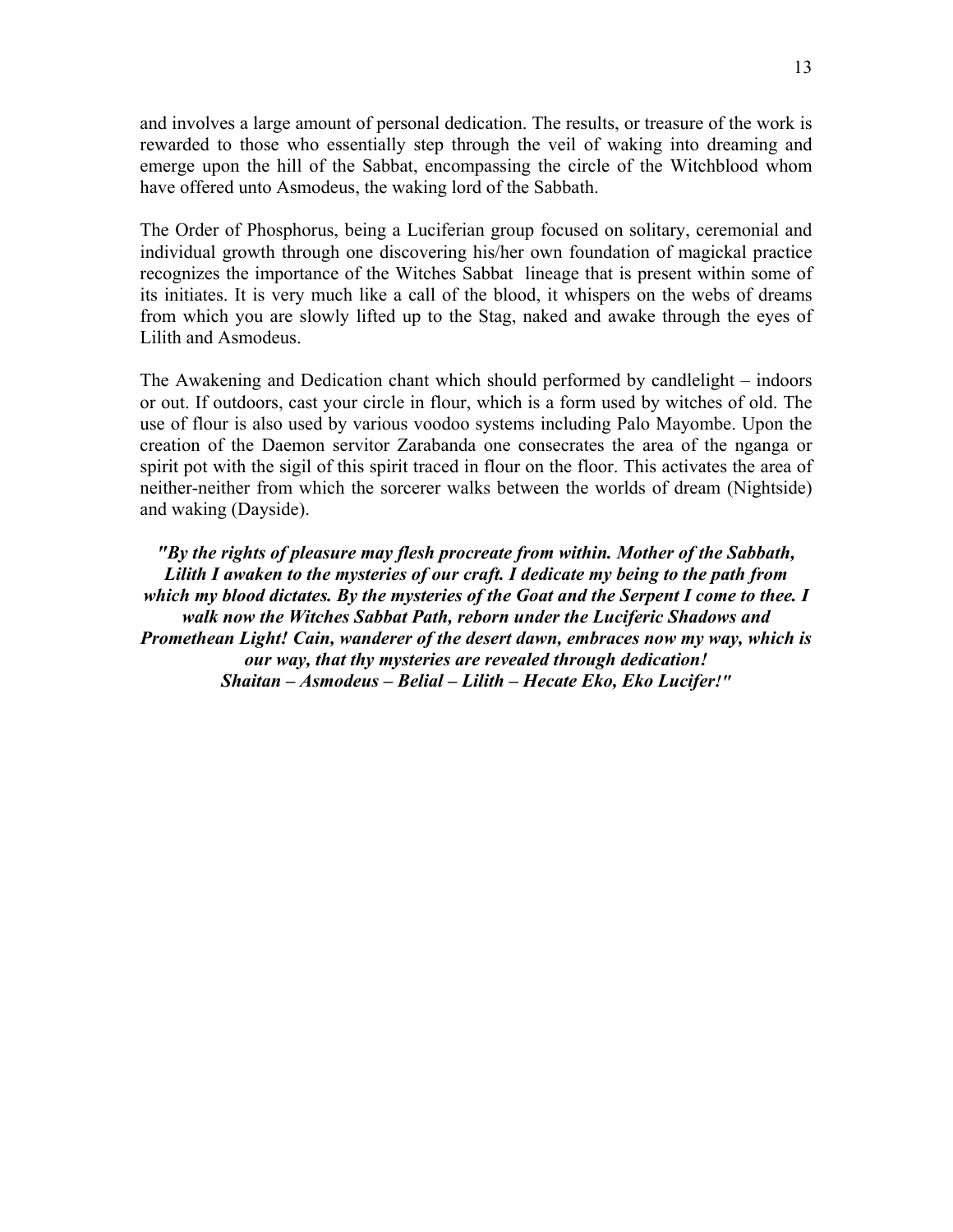Much of the doctrine of The Order of Phosphorus flows from the grimoires The Book of the Witch Moon, Yatuk Dinoih, Azothoz, Nox Umbra, Shades of Algol, The Goetic Grimoire, The Book of Cain, The Toad Rite and outer materials from the Fraternitas Saturni and other elements which unites the Witches Sabbat craft with the dark and shadow elements of sorcery and magick. Written by Michael Ford, the Book of the Witch Moon and Yatuk Dinoih are considered dangerous tomes of Sorcery which both offer a direct gnosis for the individual, while considering they are of stable mind. Another avenue of doctrine if you will is based on Luciferian Magick, which is the modeling of

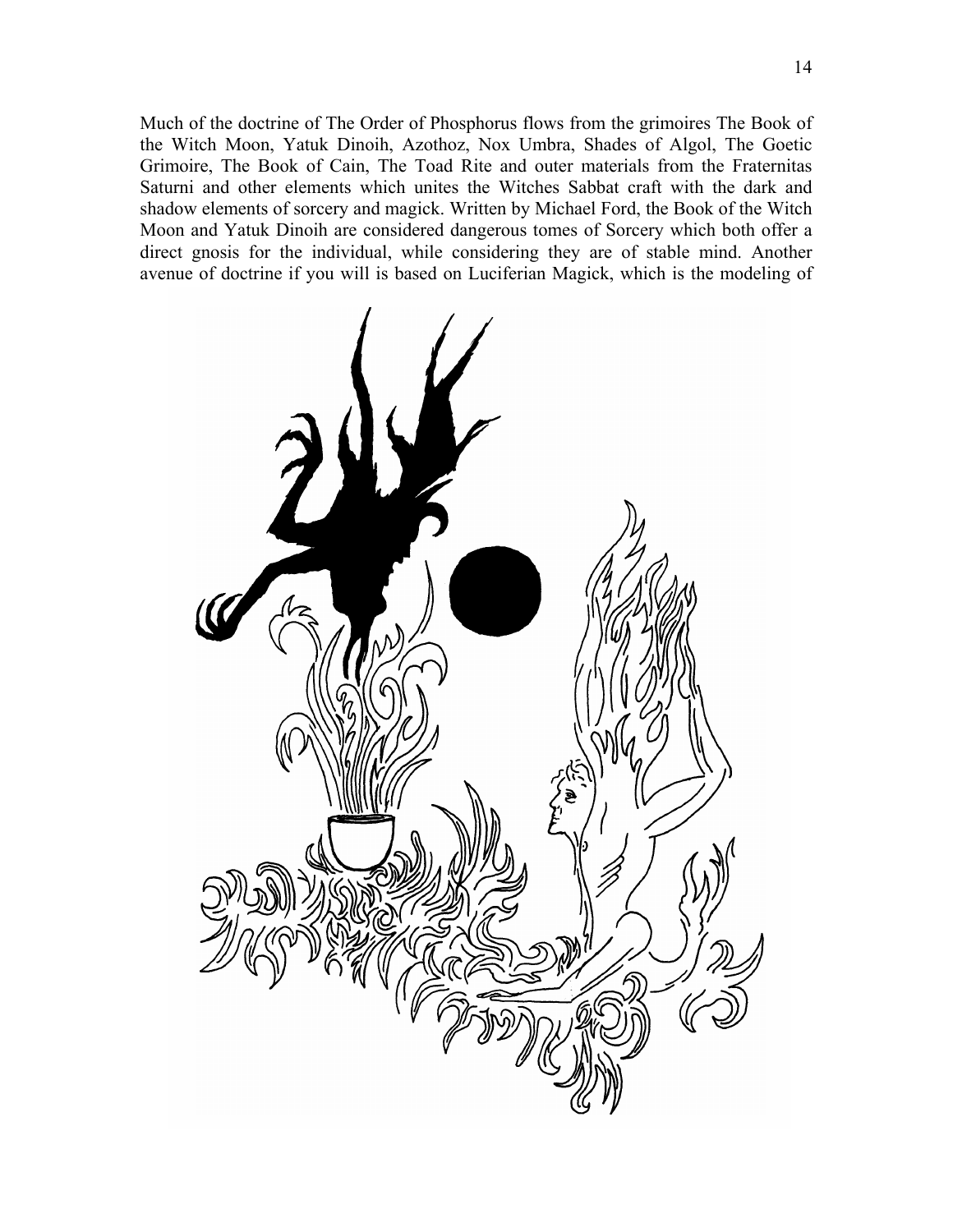spirit by that of the Opposer, the bringer of light.

The Witches Sabbat mysteries as they are essential separated into two specific areas of workings. The Right side of the Path is the Magickal path that is the Holy aspects of ones personal development. He/She will seek to expand consciousness and gain the attainment of his/her Holy Guardian Angel, the True Will or direction of life in which you shall journey. This is also the path of healing, of perfecting the self in any way you can and to begin a strong foundation in Luciferian Magick (Astral Projection and development of the psyche). The Right Hand Path seeks to align the individual with the flowing stream of nature, to align the self with the avenue of God or the creative force itself. This form may be defined or named as Lucifer, as the eldest angel of the creative source who has journeyed through both paths.

The Left side of the path is that of Sorcery/Witchcraft and the mysteries of Astral Vampirism. This is the area of which the individual who seek the control of the self and the exterior through sorcery and Goetic Black Magick, more properly, the Left Hand Path. The LHP is defined as a system that is relative, and realistic towards the inner or deep desire within humans to be free, independent and strong. To seek knowledge, wisdom and areas of personal growth and betterment is the great desire of humanity itself. This is why essentially the Left Hand Path is the foundation for human advancement, as it teaches us to become like Lucifer or Lilith itself, independent, knowledge seeking and self-deified. The Black Magickian often called Witch or Warlock are the individuals who taste from the chalice of the serpent, the wisdom of Asmodeus. The universe seeks for all to flow according to its way, from which we work through in order to ultimately emerge through the Left Hand Path.

Before one provides the vehicle of material and spiritual union, the announcement of the path to nature itself should be observed. The initiate should go forth into the woods in the dawn, remove all clothes the cover his or herself in the mud and green of the earth and meditate. The Green Man and Goddess themselves shall make their awakening to the Witch, with whom has communed with nature. By being robed in the Sky of the Goddess, Nuit, shall great beauty be revealed. It is by this simple yet important act which will lead one to the initiation of Belial, or mastery of the earth. Belial is itself, the fallen angel who masters the beasts of the world, the mountains and the forests along with Azazel. It is though this exercise of invoking the Green Man or Green Woman, that one may proceed later to darker areas of bestial exploration, such as Lycanthropy and spiritual transformations of mind above flesh. The union of both brings the announcement of our becoming in the world of Manes and Shades of the Dead.

The Daemonic aspects of the Witches Sabbat Path are quite real, however once one evokes and invokes the spirit of these dark lords shall they be revealed as positive. The Christian inversion of Pagan gods is only visible on the surface, thus beyond separation from God to Daemon is one in the same. We are both the Garden of Pleasure and the Catacombs of the Dead and their Necromantical desire.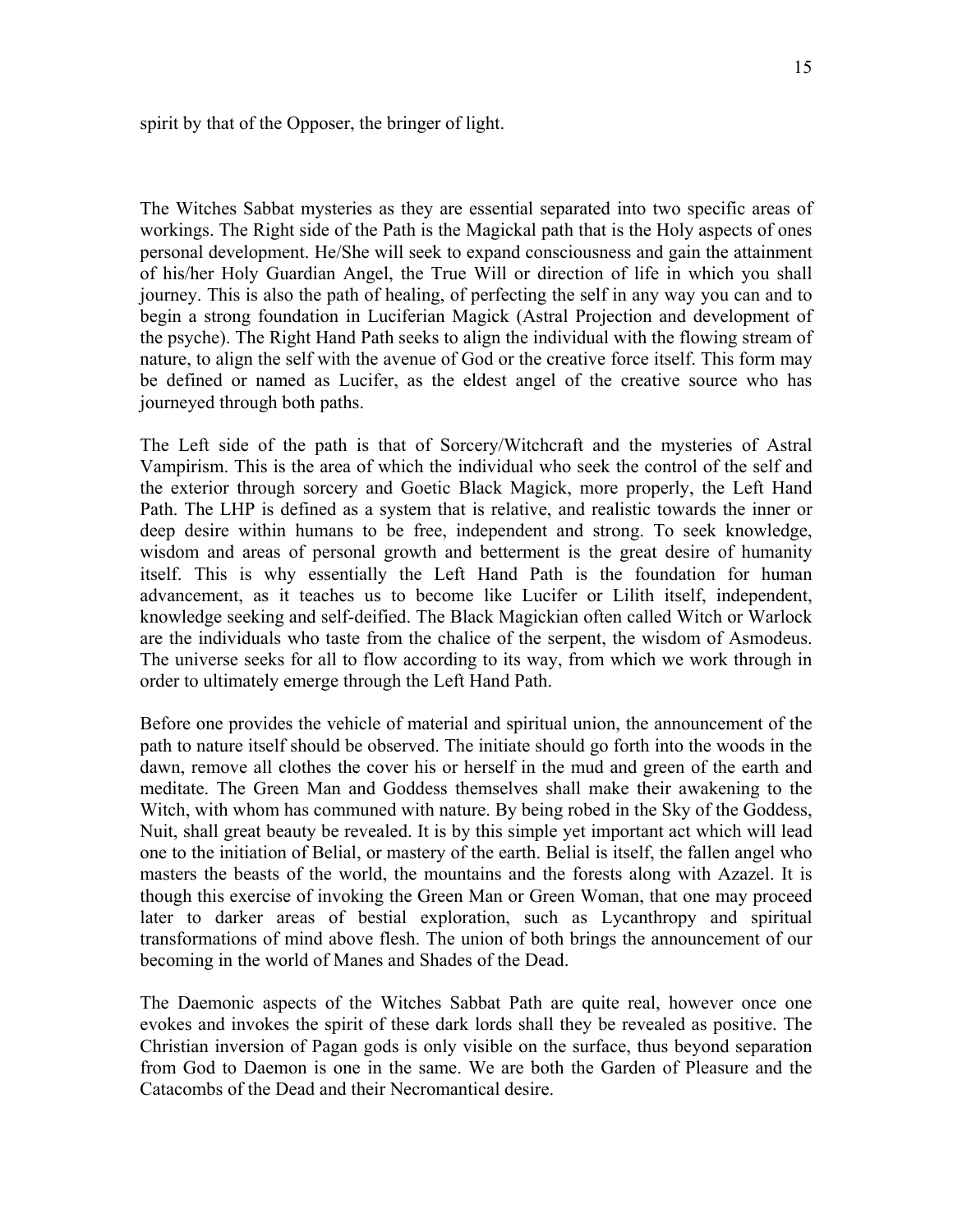The Grand Circle of Magickal awakening is The Triple Hermetic Circle, developed from Hamara't. This circle, traced by each initiate and give the proper names from which shall manifest the power through he or she, is the secret which is not a secret, hidden from those who should not see. The circle is thus the grand awakening.



Setian Pyramid of Sorcerous Assumption of Atavistic Form – A drawing by AOS, from The Book of Pleasure.

The cult of Sethian Magick is based within the Luciferian concepts of dual gnosis awakening, which the individual realizes his or her own imagination is the cradle of Seth or Set itself, and that the Prince of Darkness speaks through each of us as we become. The Witches Sabbat Path itself is one of turns and mystery revealed, from which in the circle of the dead (Hermetic Circle of Hamara't) should we manifest the Witches Sabbat Gnosis in a clear and positive way.

The Triple Hermetic Circle of Hamara't is one of diving the black mirrors of the mind, from which our source and end are contained therein. It is through these mirrors, which if aligned correctly through initiation, will allow the reflection to move on indefinitely. Thus immortality of the psyche is possible. One must be focused and move through the mental barriers from which society has bred through us.

Hermetic Occultism within the Witches Sabbat is perhaps one of the most significant developments of this magickal art. Before Gerald Gardner reinvented Witchcraft as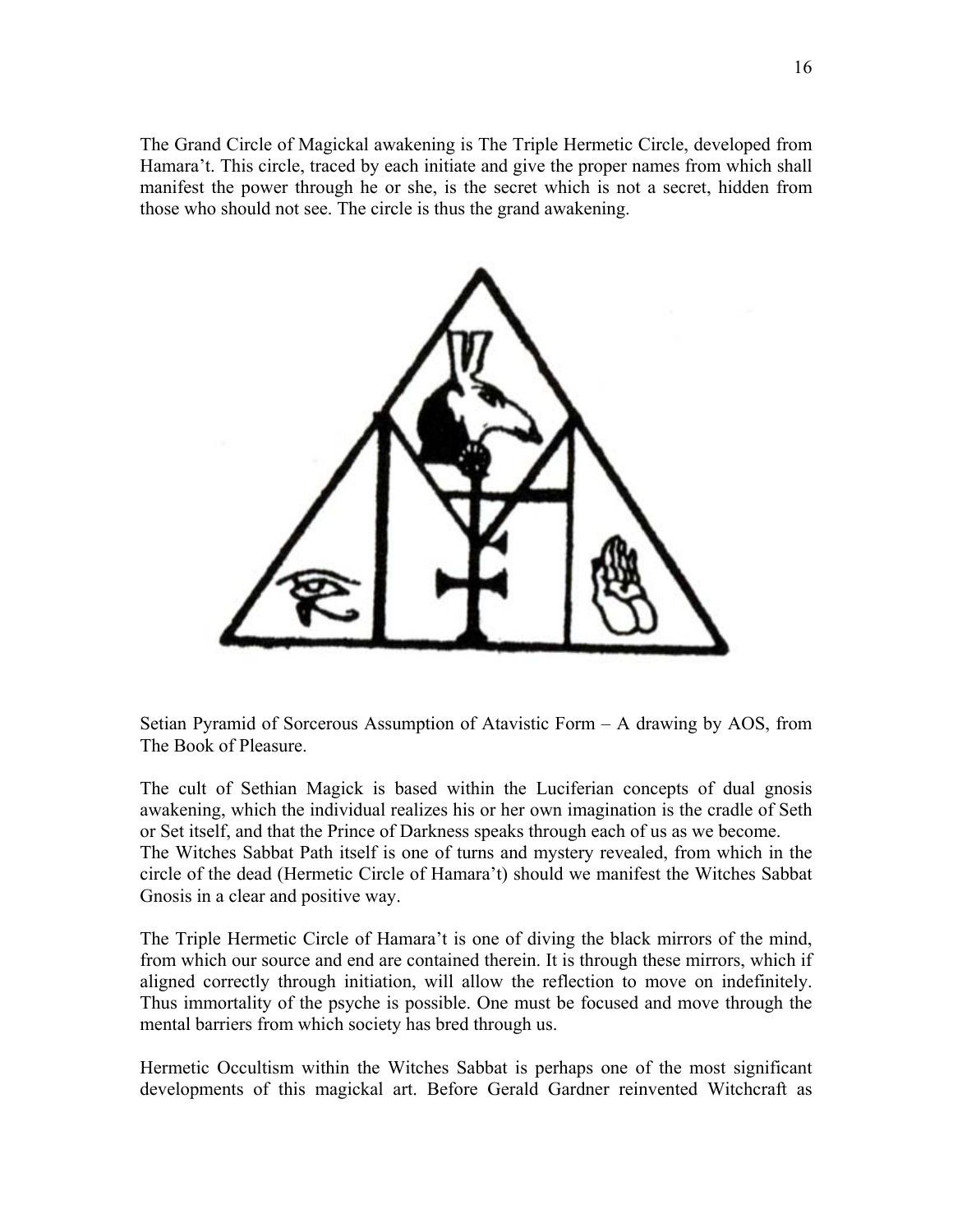Wicca in the 60's on, there were in fact many groups practicing Egyptian Magick and Ceremonial workings, later on it was to be woven into the craft as it first was considered. Charles Pace, who was for a time a High Priest of one of Gerald Gardner's Wiccan Covens in South London. It was Pace whose magickal name is Hamara't who developed a very challenging system of Luciferian Witchcraft from which he lectured at many Covens throughout England. His lectures were on his Luciferian Cult of Masks and Egyptian Magick in a time when Wicca was being formulated. Had Mr. Pace been able to get his material available more, Wicca might not have become as unchallenging as it appears today.

Based off of two manuscripts, Necrominon and The Book of Tahuti, Hamara't produced much material on the Luciferian Gnosis, dealing with the tarot and High Ceremonial Sex Magick with a ritual called Ankh-Ka. Mr. Pace was from the 1960's a priest of Set and Anubis, and in such a fitting manner, was a Mortuary technician. While the Triple Hermetic Circle used by Coven Nachttoter/The Order of Phosphorus differs from the original, the foundation is in itself similar if not the same.

The Triple Hermetic Circle is presented here anew, that the student makes use this by daring to do so. The reworked version is attributed to the four elements as follows:

| <b>Direction</b> | <b>Element</b> | <b>God Form</b> | <b>Planet</b> |
|------------------|----------------|-----------------|---------------|
| North            | Earth          | <b>Set</b>      | Saturn/Sothis |
| East             | Fire           | Horus           | Mars/Sun      |
| South            | Water          | Thoth           | Moon          |
| West             | Air            | Anubis          | Venus         |

While pathal attributions are based on the elements in a different manner, this Hermetic version in the directions and elements were first developed by Hamara't however the God forms were developed through The Order of Phosphorus. One may develop their own circle based on the pathal elements within a Left Hand Path manner as the following for an example.

| <b>Direction</b> | <b>Element</b> | <b>God Form</b> | <b>Archetypical Image</b> | <b>Planet</b>  |
|------------------|----------------|-----------------|---------------------------|----------------|
| South            | Fire           | Satan-Shaitan   | Peacock                   | Saturn/Mercury |
| East             | Air            | Lucifer         | Eye                       | Venus          |
| North            | Earth          | <b>Belial</b>   | Goat or Ram               | Sun/Saturn     |
| West             | Water          | Leviathan       | Serpent/Snake             | Moon           |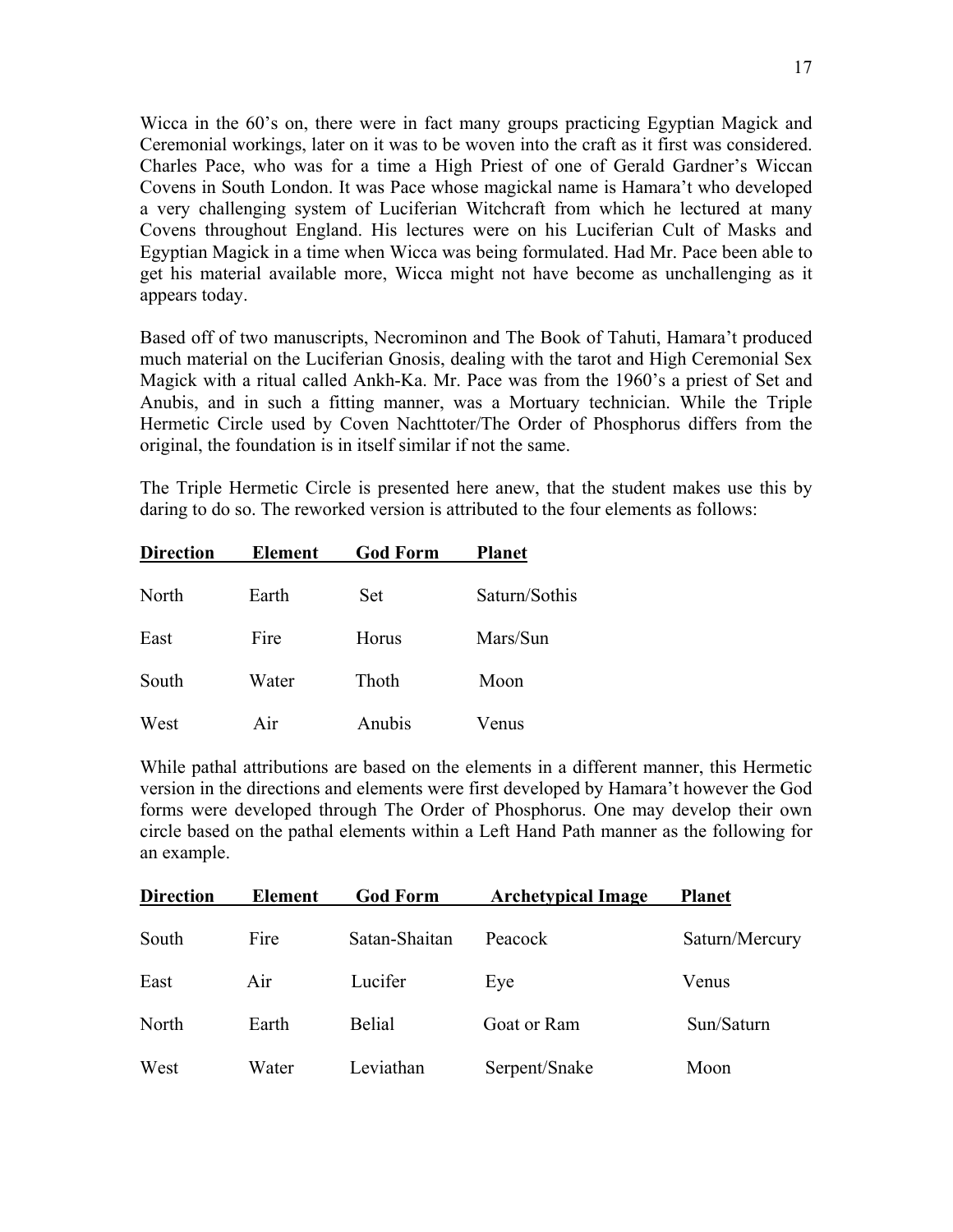While the alternate version may be used for many Witches Sabbat callings and works of Lesser or Greater Black Magick, the suggested use of the Triple Hermetic Circle of the different representations and Egyptian God forms are highly suggested for a development of association. Once one is able to move through these well balanced aspects, may the



potential be view therein.

The Colors within the center are of particular significance. In the center there are four small triangles representing the Four Elements as described later. They are:

**Upper West Triangle – Blue for Air Lower West Triangle – Green for Water Upper East Triangle – Yellow for Earth Lower East Triangle – Red for Fire** 

The circle surrounding the Hexagram within the circle is significant in the words of power used. Ahkh-Ka-Djed which is derived from Charles Pace. Ahkh/Akhu is Ba and Ka in union and the symbol of immortality, or life. Ka is the Holy Guardian Angel or higher familiar, the solar force or True Will that guides our movement and direction towards our infinite possibility. Djed is the Holy Union with the Dead, the spine or backbone, the supporting base. These words in union represent the Great Work and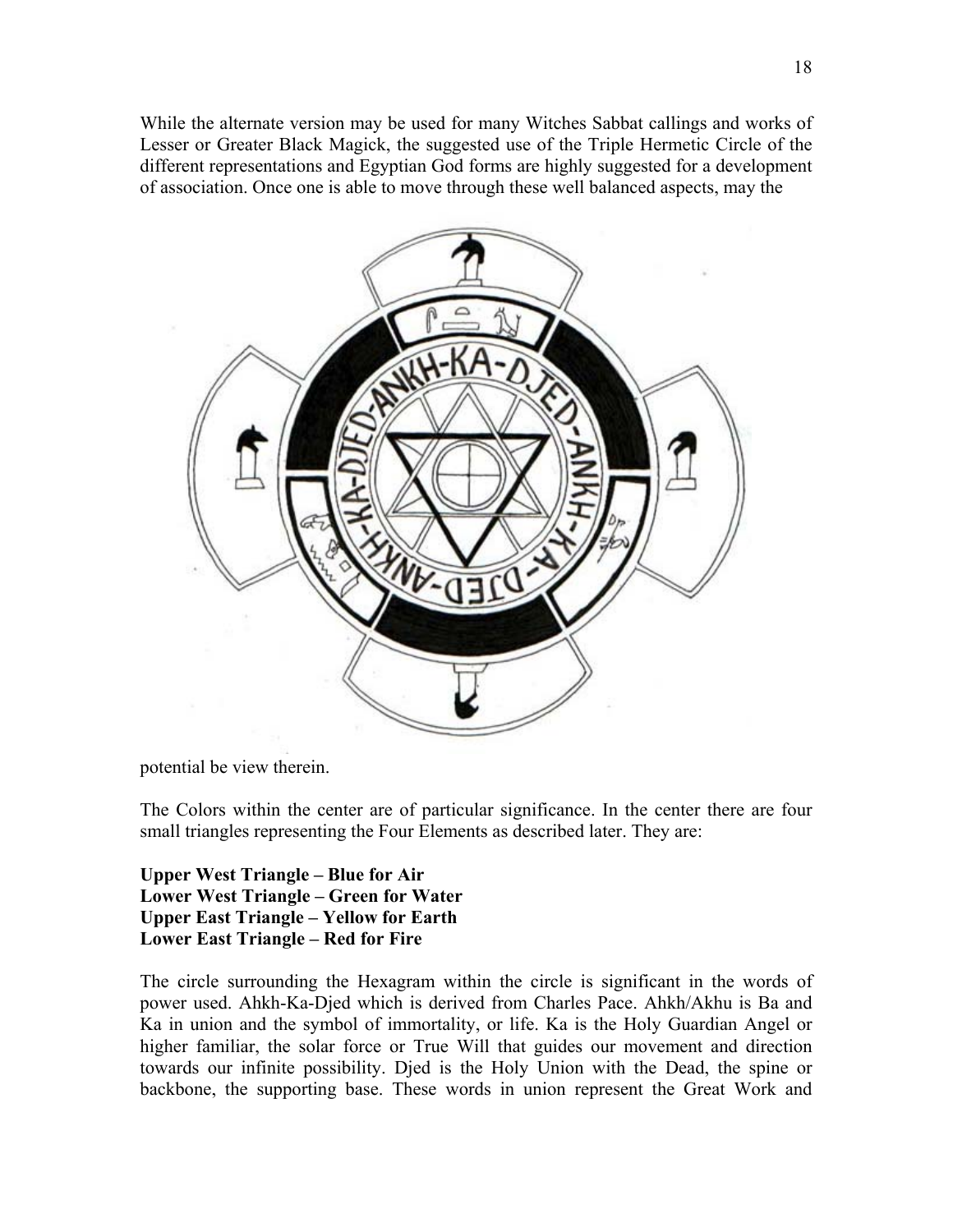infinite possibility of the Magickian. The individual is no longer bound by the dogmatic definitions of the forefathers, Black or White Magick, Black Brothers; all of this in itself means nothing. Either you ARE on the path of your True Will or developing it, or you are not. The concepts of good and evil are only relative within the self and the psychological make up of the individual. Seek to master, control and move on.

You may use this circle for any rituals you wish, such as Ceremonial or Solitary workings. Rituals of Chaos and Summoning may be done within this circle, and the Grand Witches Sabbat Circle may be used as the circle to perform both The Bornless or Headless One ritual and Congress cum Daemone or the Ritual of the Evil Genius. It is the dual gnosis of Light (Headless One, the Air aspect of Lucifer) and Darkness (Set, the Evil Genius or Isolated, Separate Psyche which is Earth based).

To sum it up: A few examples of use of the Triple Hermetic Circle would be the following (but not limited to):

High Ceremonial Sex Magick (the union of Gods and Goddesses) Workings of the Antichrist (Belarion Armiluss Al Dajjal self transformation rituals) The Infernal Sabbat Workings Familiar or Servitor Creations Mass or Group Ceremonial Invocations or Evocations Goetic or Rituals of Sorcery Necromancy or Divination rituals

# The Calling of the Four Quarters of the Triple Hermetic Circle of Hamara't

*Western Quarter Guardian of the Gateway-Azatu-Hermanubis, Opener of the Way. I call your presence forth towards this circle. Anubis, God of the Twilight from which the guardians shall watch; Bring forth thy jackals howling at the barrier Anubis, who initiates unto the path of the dead, come forth! By the mask of the jackal and wolf, I call thee forth to charge this circle! Azatum – Ashramu – Likiahaka* 

*Southern Quarter Guardian of the Gateway-Hawk Headed Lord of Fire, guardian of the eastern quarter. Horus – Ialanpa – Zarasu Manifest unto this circle, blood covered hawk of sunrise! Come forth and guard this rite! Zariza – Nalaia – Sroha*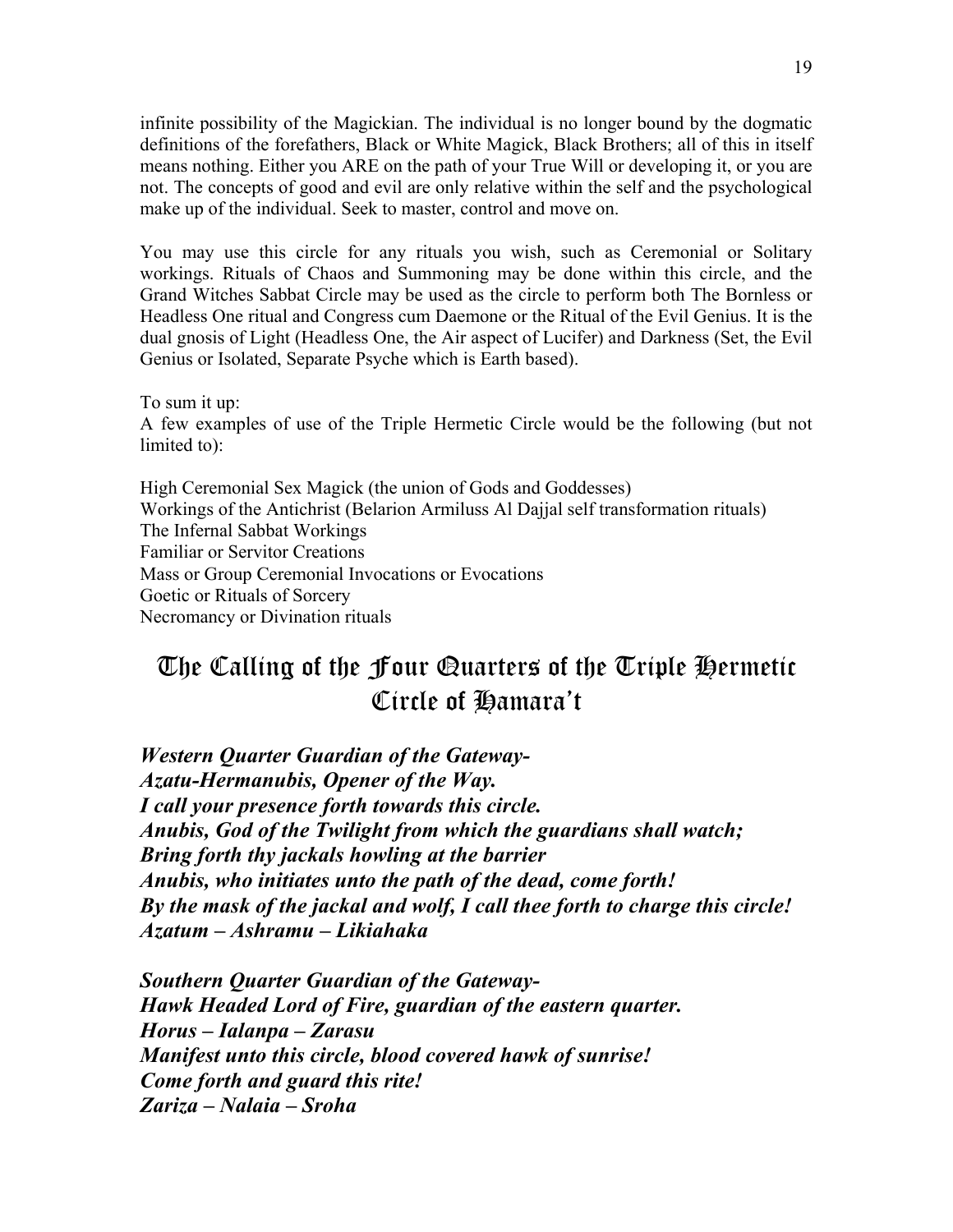*Eastern Guardian of the Gateway-Thoth, lamp and wisdom of the moon, guardian of the arte magickal Come forth and guard the southern quarter Open thy scrolls of sorcerous knowledge I seek the gateway of lunar awakening! Azothoz – Thoth – Likalia* 

*Northern Quarter Guardian of the Gateway-Set-an Ziorzo, Bringer of the Black Flame Guardian of the Northern Quarter, I summon thee forth to protect And fortify this circle – Typhon Sothis, do come forth! Lord of Darkness, Night and storms of Chaos! I summon thee forth to guard and protect this rite! Ad alantra – Sorio – Sabriao – Atumaza – Seth* 

*From each guardian that shall encircle my presence First born of the craft, hear me and come forth!* 

*By ANKH – Eternal Life itself, immortal Eye! By KA – Spirit of the Eternal Self, in awakened Union! By DJED – The Four Pillars of the World, from which my word shall manifest!* 

Envision a great pillar or circle of fire emerging from your feet in the center of the circle moving up through and around you. This is the energy as foundation from the four quarters and the God forms Summoned. The Triple Hermetic Circle of Hamara't is created as a focus of Setian awakening and renewal, a Luciferian core that is called inward and focused outward. The Triple Hermetic Circle is by design not held to keep forces out, rather a power circulation of the arcana of energy within.

#### **END OF RITUAL**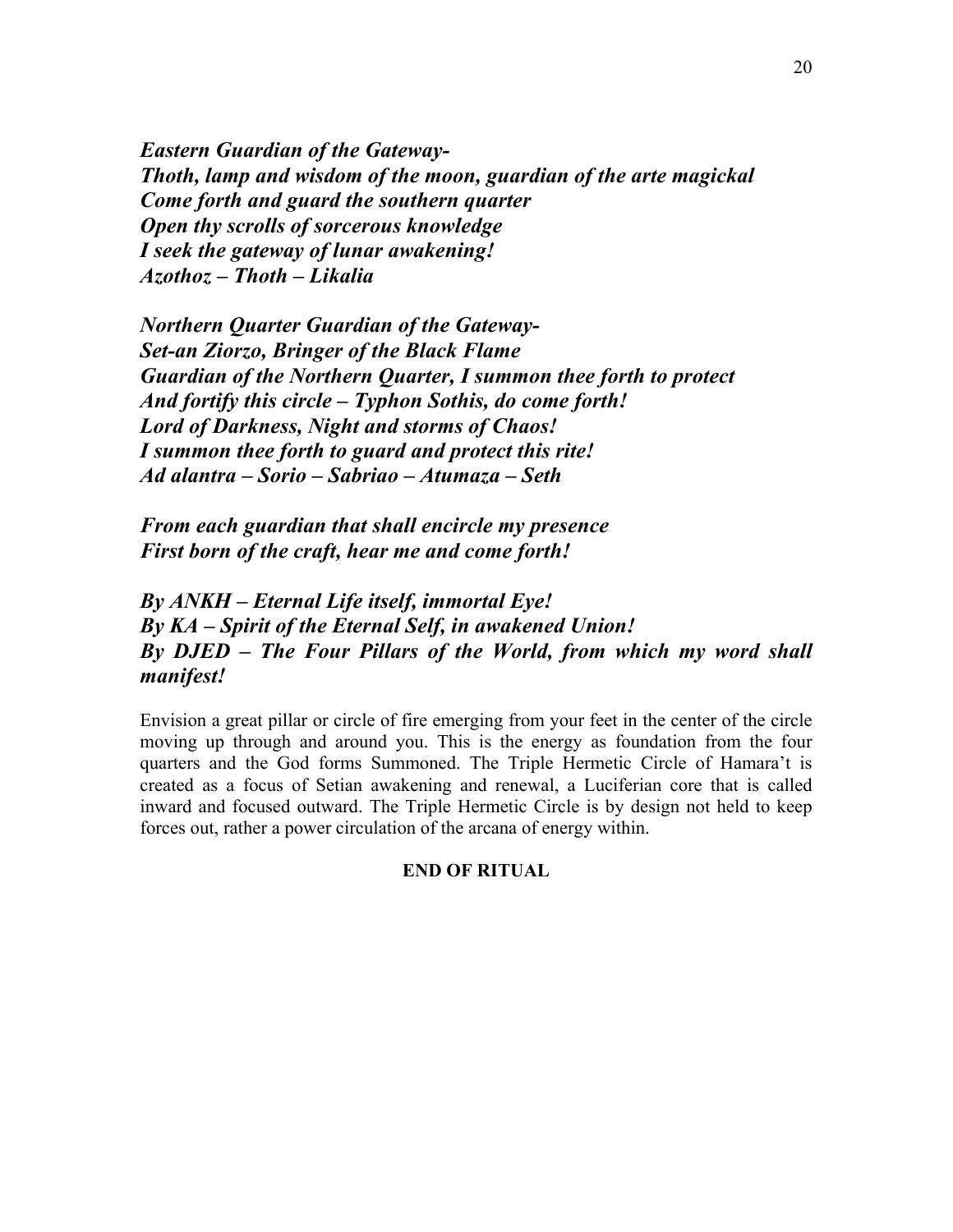

The Grand Luciferian Circle (Above) would be used in the following manner (but not limited to):

Low Ceremonial or Solitary Sex Magick – Sexual congress with Daemons or Succubi. The Bornless or Headless One ritual

Congress cum Daemone or The Ritual of the Evil Genius

Immolation or God form absorbing evocation/invocation rituals (meaning you would invoke the spirit within you after it was evoked, the act of possession which allows one who is strong of Will to absorb it thus it shall have no power over you).

Vampiric Rituals of Qlippothic power channeling.

The Triple Hermetic Circle is a foundation of the darker Luciferian aspects of Black Magick, thus the God forms are indeed different. The purposes may remain the same in regards to their use.

The Triple Hermetic Circle is designed for High or Holy Magick, being the ceremonial aspects of one seeking to illuminate the self in the light of Phosphorus, which one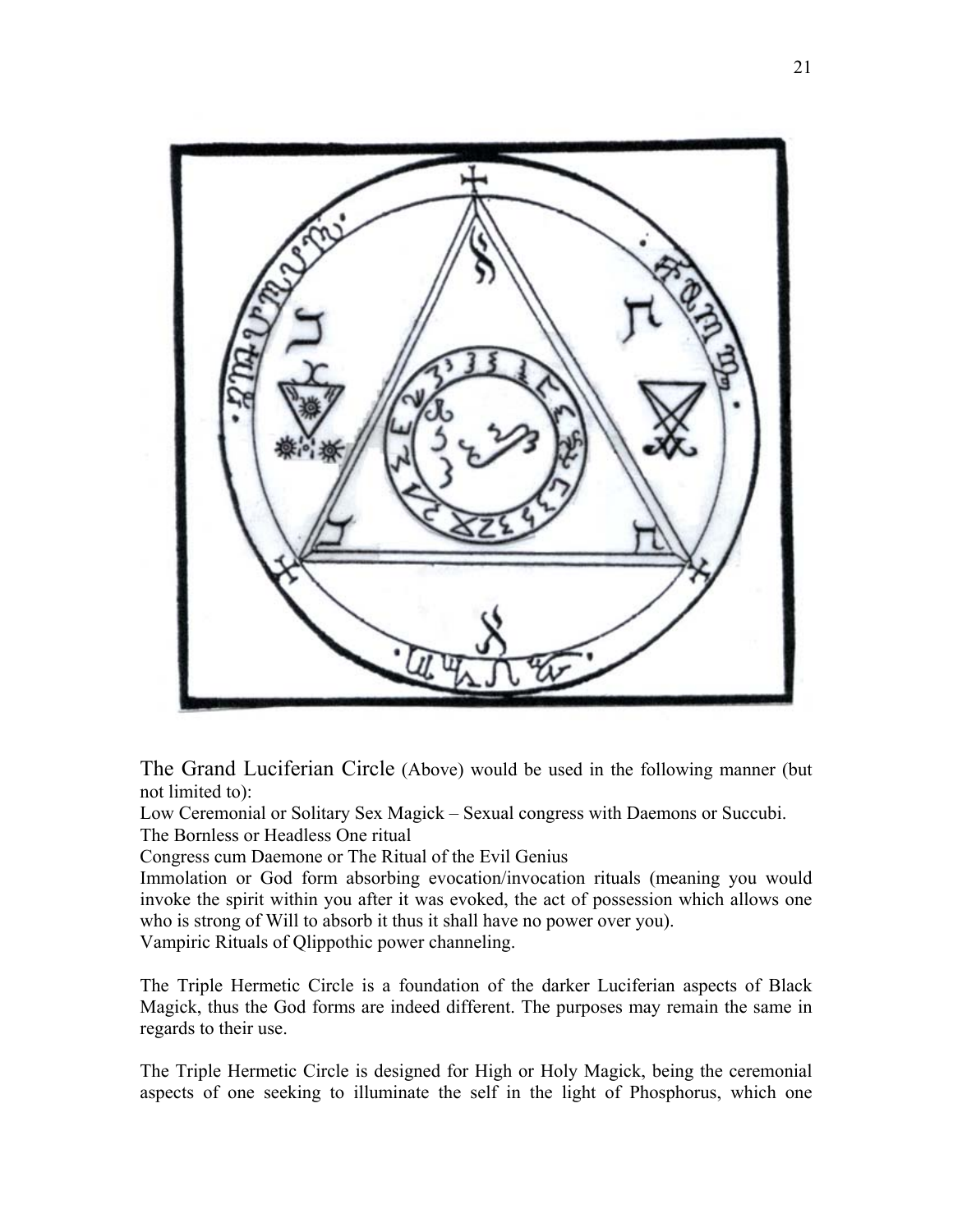becomes as the force of fire and light. Holy Magick is not opposed to Greater of Lesser Black Magick, the difference is small however essential. Holy Magick is the core of what the definition of Magick is, to Ascend. In workings of Holy Magick one seeks to ascend through spheres of light, to open the consciousness to higher octaves of inspiration and initiation. You essentially 'step outside' the concept of self to study it, and in invocation, commanding Gods, spirits and other forms to comprehend association within the mind. Holy Magick itself is essential for any Witches Sabbat Luciferian or any magickian; this will strengthen through discipline the individual for the difficult and challenging path of Greater Black Magick.

As Holy Magick is described as Ascending and stepping outside the concept of self toward the light of Godhead, Greater Black Magick is the challenge of the self. To isolate the consciousness from moving with the laws of nature, which is called Antinomianism, the individual seeks to reach areas of Self-Deification. This means essentially that the individual isolates the self to build him or herself as a God, to become something better. This proves challenging because many in this society, are designed at an early age to be the exact opposite which is to submit to a concept of God. Greater Black Magick demands that you devour those gods and make your consciousness the arena for their manifestation according to your Will. It is therefore, very dangerous to open gateways of evocation (to summon outside the body) and invocation (to call inside the body or mind) of any force, as the Black Magickian seeks to absorb and bring initiations into the psyche to build the individual as a being separate from the universe. The teachings of Astral Vampirism within the Black Order of the Dragon delve the depths of these concepts further.

One would use the Dark Gods as models of strength and a symbol of immortal manifestation. The Shadow form of Lucifer is Set, who is the ancient Prince of Darkness. Set is the aspect of the infernal yet not self-destructive. If one seeks to become as Set, to master Chaos and the depths of the subconscious, then one opens a direct communication with the Setian Gnosis. This is when the great illumination known as the Black Flame takes place, and the individual is able to perceive that life is what he or she makes of it, and everything is possible with a positive outlook. The Christians would have you believe that Black Magick itself is the path of death and destruction, however it is honestly quite the opposite. The Christian monotheistic religion is self-destruction by placing exterior worship of a deity alien to you. It teaches that man and women are to be subservient to it's will and that we must ignore the natural desires and impulses we were born with. The Luciferian laughs at such, and we with discipline and thought out actions, change life, as we know it to suit us as best we can. We do not accept things 'as they are because of God's will', but understand that we, as Luciferians are ourselves Gods and Goddesses and may manifest the glory of them by our intelligent actions. We glorify and give respect to such God forms by being strong individuals, whom use reason above faith.

The Evocation Circle itself will be used in a manner to call spirits forth into the circle, from which they will be bound. One will use the circle that is developed from Goetic sources for this work, and the Triple Hermetic Circle of Hamara't would be used for the magician to stand or sit within. Some sorcerer's due to aesthetic alignment prefer to use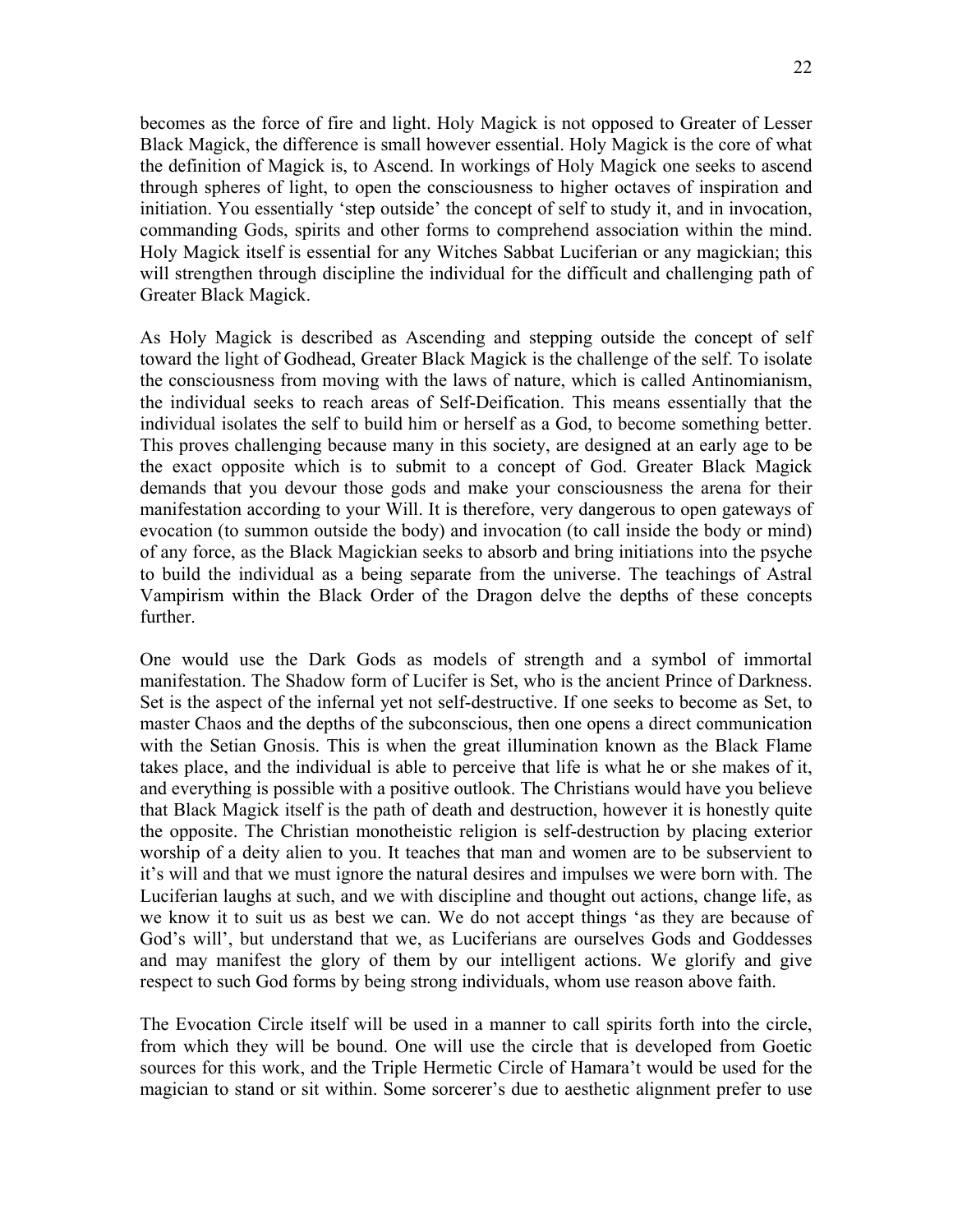the Goetic Circle of Pacts, as developed by Eliphas Levi. This would be advised if for the advanced Black Magickian who is able to ultimately balance the concepts of Holy and Infernal. One would use the rituals of Daemonic Evocation or summons of shadow forms or Qlippothic beings for such operations, not the Great Work or Holy Magick.

Let the sorcerer not be bound by the instruments of magickal art, for these are outer projections and extensions of the Will. The sorcerer may be clothed and draped in the night sky, covered in the grave soil and green of the earth and through the perception of the awakened Eye (Lucifer) and Black Flame (Seth) shall he or she work magick. Free yourself of instruments only to command their use according to your desire.

The Four Triangles which symbolize Earth  $-$  Air  $-$  Fire  $-$  Water as developed from Hamara't: North South



The Earth triad is the triad of Light and the Water triad is also that of darkness. Both should be considered in their awakening aspect. Use the Triangles as you move through the elements and their attributions, both light and shadow.

The development of the sorcerous aspects of Witches Sabbat are based within the art and writings of Austin Osman Spare, called Zos vel Thanatos. While the techniques implemented and developed by Spare is nothing new to Witchcraft, the approach is. Zos himself was the receiver of what is the arcana of Anon, of the language of primal and essential magick. This is the barbarous aspects which allow the individual the pure current, devoid of dogma and ceremonials. While we urge the training of the Will through such exercises, the Sorcery of Zos vel Thanatos stand at the vanguard of magical awakening. To work through Spare's system one would seek in-between states, which is a procreative during which Belief is suspended, thus the imagination (Shaitan) may develop and manifest the desire accordingly. The use of the Alphabet of Desire in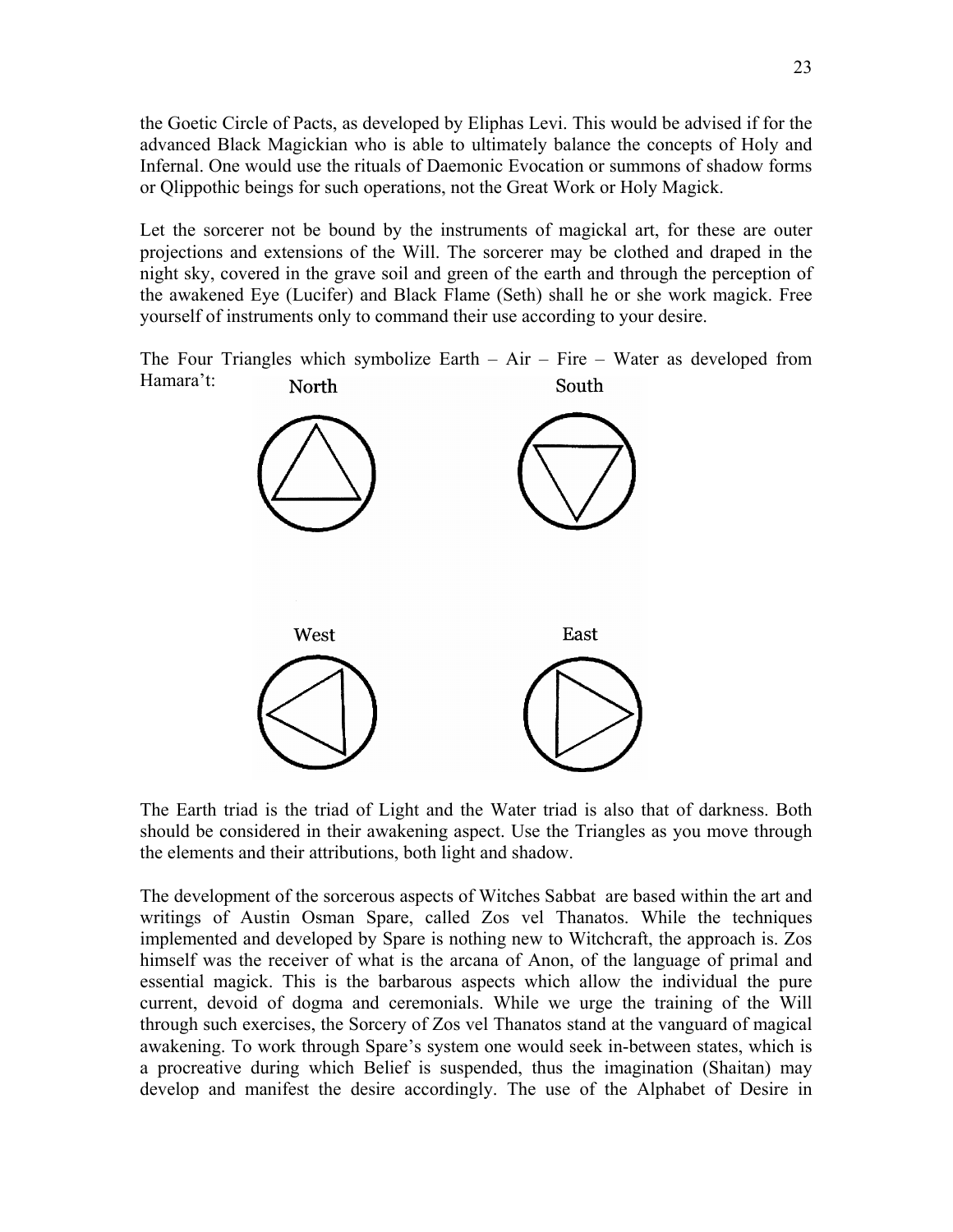Witches Sabbat workings is a challenge for any individual, as this is the language of the labyrinth of the mind, the black mirrors of the castles of the self!

Sigils are made by many different means, but let the simplicity of the written sigil be discussed here. I will not explore here the aspects of using musick and paintings as sigils but do keep in mind, this is the foundation for the natural expansion of the work itself. Sigils are cryptic representatives of the Will, pure belief expanded in the lines of total Desire. The sigil itself should be made in a combination of different letters of the object, and then the original meaning forgotten. It is by the act of forgetting that the latent energy is channeled through the subconscious to the conscious mind. This is the very secret of becoming and using the force of Chaos or Apep (the unrealized and infinite aspect of possibility within the Self) to your direct advantage.

Austin Spare wrote in the 'Book of *Pleasure' "By the Ego conceiving only the Sigil, and not being able to conceive anything from it, all energy is focused through it, the desire for identification carries it to the corresponding subconscious stratum, its destination".*  Through the act of belief being the undercurrent of the Sigil, forgotten through the act of focus, will the Atavistic aspect be called from this very force. If the desire is exterior, Familiars and Atavistic forms attributed by the mind will make manifest by the subconscious to conscious Will that desire. If interior, the Atavistic familiar shall bring to the surface or find the proper circuits to allow this manifestation or self-evolution. Lycanthropy and Astral Vampiric transformation occur in this same exact way. Once you have explored and mastered this, can much more dangerous workings be undertaken.

The following is an exercise in Daemonic awakening, from which a sigil working involving the Infernal God forms of self-evolution and initiation. The sigils were created by writing the names in Arabic, and then reassembling them in a fashion which will only resemble the original meaning. Enflame thyself in invocation, by focusing on the sigils themselves, through an act such as the Death Posture, is one able to quickly encrypt the meaning of the sigil in the subconscious. If one seeks the communion, contact and initiation into the Witches Sabbat Mysteries, envision the fire behind each spirit and call them, welcome them into your mind, the vast arcana of previous incarnations. Aware, you shall emerge now as a God or Goddess, they shall remain immortal through you as you. Belief is negated by exhaustion and thus the sigil and its seed will be planted.



Ashmodai brings the hidden eye, Which does not bleed when looked into Which a laughing child devours on sight, eager to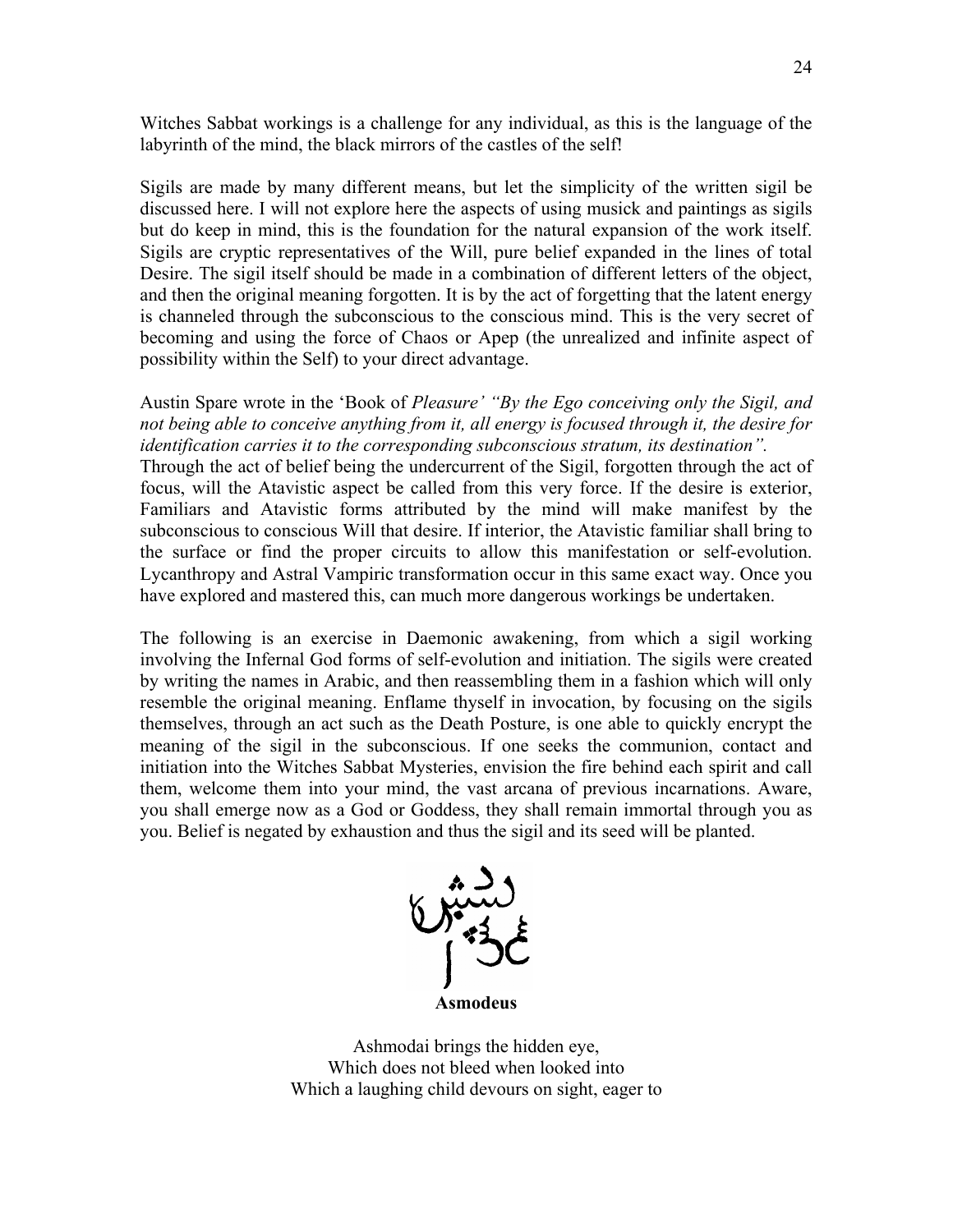Awaken From the earth I walk, hidden in perception and form. As the last storm approaches, my name is thus revealed.



**Lucifer** 

Shall the fires of heaven be brought down, by your gift of perception? Shall all know from which clay becomes fire, and the profane are no longer. The wings of Djinn beside that of the Dragon, black and billowing Answer to your shadowy presence. From this a torch is revealed.



**Lilith** 

From your loins great pleasure is shown, felt and ravished upon Ecstasy from the children who feed nightly The bed chamber welcomes your passion Shall you reveal the hidden Moon, which acts as a door for such sight and beauty? Beast and Angel, I seek the addiction of your sweet veins.

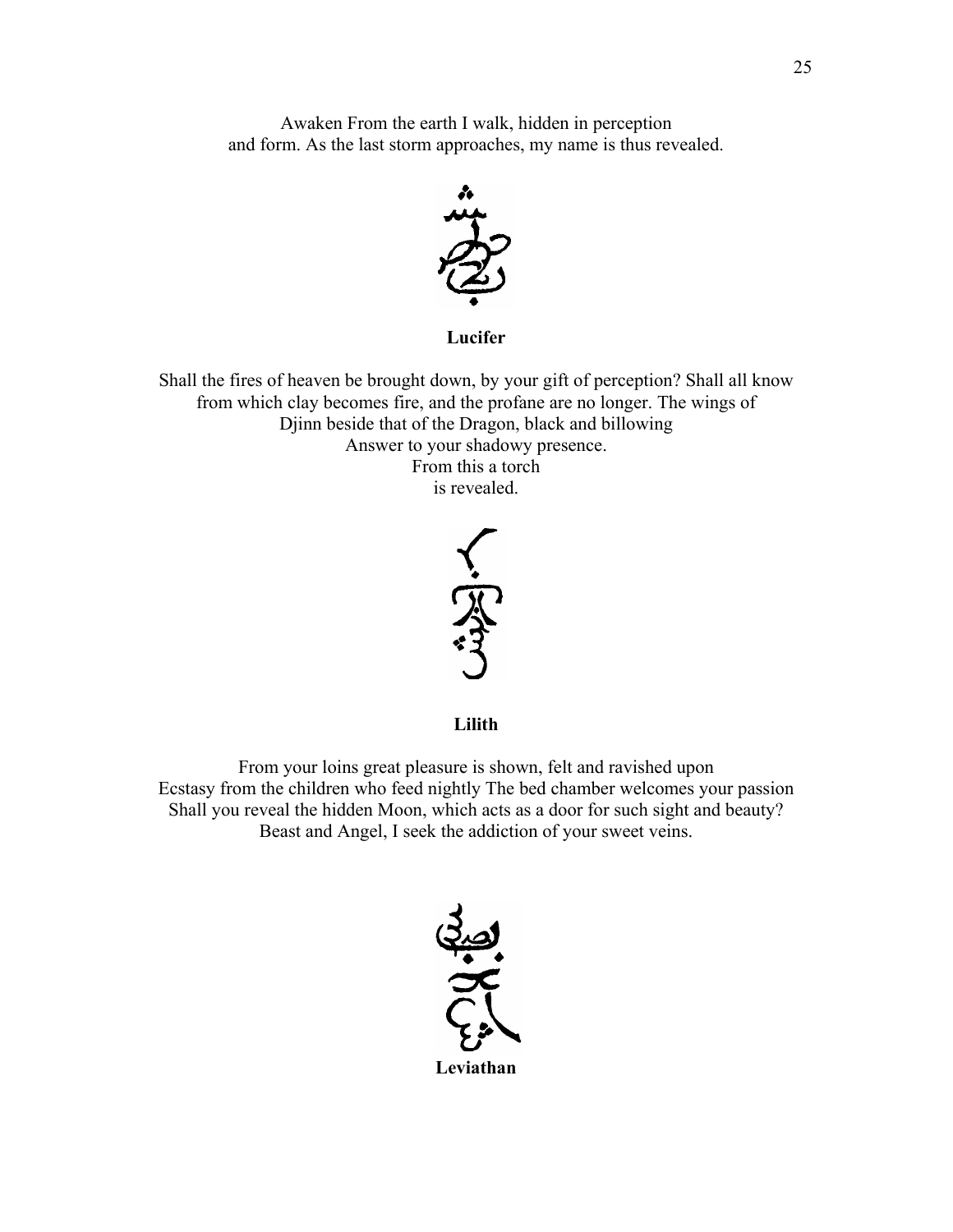When silence is broken, Yet the profound depths asleep Shall I know the oceans calm violence from passion A struggle of life brings both angels and demons, Which become separate and alone. Those who dive the depths will become as Draconis, The Ourobouris eternal which dreams of enfleshing all desires.



**Belial** 

Those who wear the cloak of wolves, given their blood to the ecstasy of Ahriman The desire of flesh is our temple of Heaven and Hell, from which all desires may become. By facing the Seraphim may Armiluss Al Dajjal awaken within, the earth will then answer a great song.

### Casting the Shadow of Cain

*Via Nocturne solitary version.* 

This is a small ritual designed to imbibe the sorcerer with a focused current of being, from which he or she will enter the Luciferian Gnosis with ease.

*I call forth the infernal shadows which nourish my body and soul; I invoke the circle which empowers my form of being, From the North, I invoke the force of Set, being my shadow of self From the West, I invoke the force of Anubis, the Opener of the Way From the South, I invoke the force of Thoth, whose lamp illuminates my path From the East, I invoke Horus, being the fire and strength of spirit* 

*Cain, bringer of the cauldron of change and self transformation do protect my very being of self, that I may grow and ascend in our family born of Witch Blood pure. I seek the coils of Leviathan, The Darkend Grave earth of Ahriman and the Dream plane of Lucifer. Allow the gates to open before me! So it is done!*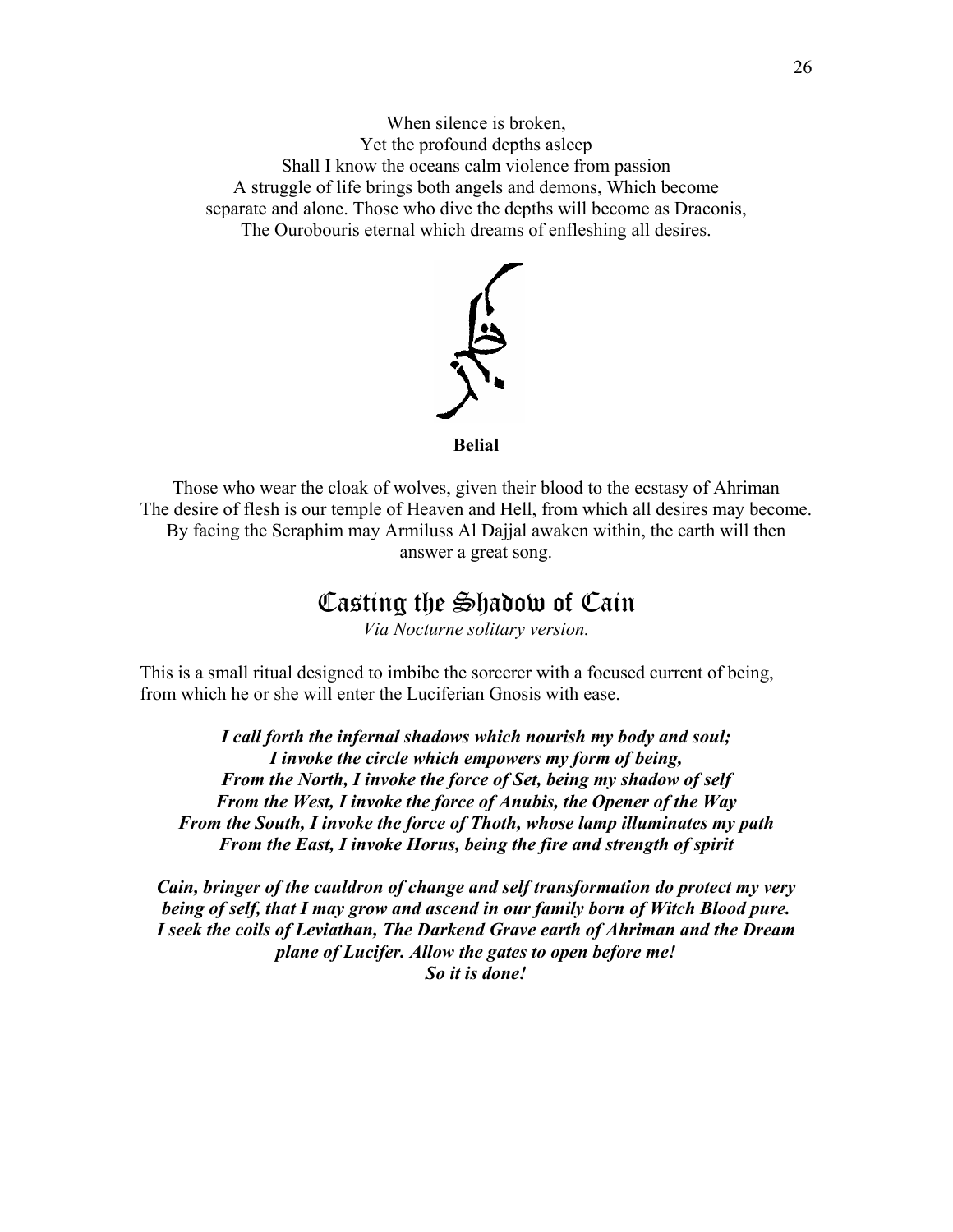### The Rite of Shaitan



### *A Self-Initiation Invocation*

The circle represents the oath of perfection, from which nothing shall enter. The mind is a source of heaven and hell, from which we may align ourselves better through ritualistic tools and techniques, it is the Command to Look in progress, in terms of Greater Black Magick. Robed in crimson or black, white candles upon the altar, and upon two points: North and East representing Belial and Lucifer respectively. Black candles should be at the point of West and South, representing Leviathan and Shaitan, the force reversed of Lucifer.

Holding Athame, trace the Averse Pentagram and focus:

*"The black of night from which I have dwelled longs for a return to the dawn, from which I shall cast my eyes upon through the shadow. Let the opposites be joined as the twilight reverses into dawn."*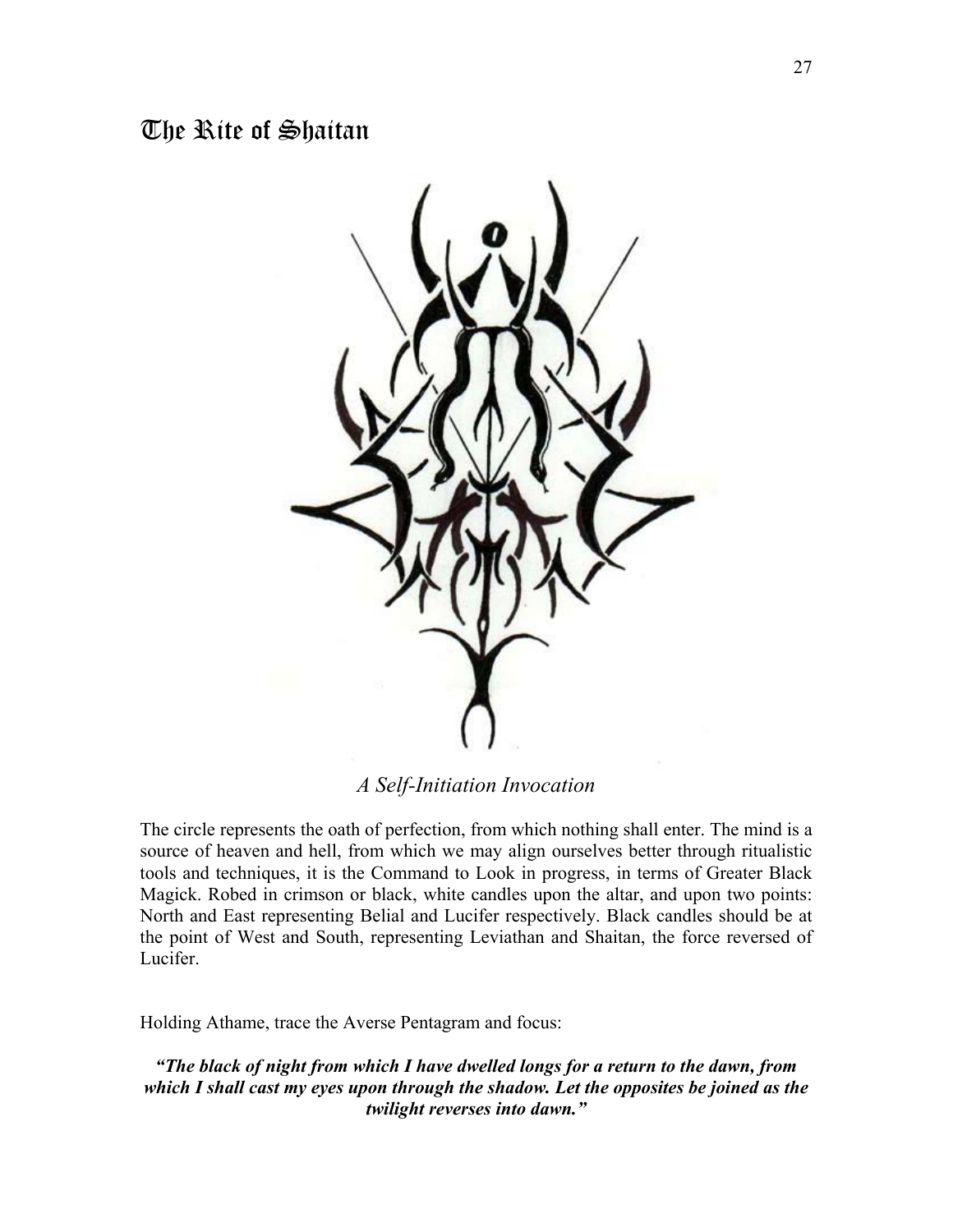Form an averse pentagram, feeling the flames burn from the source of the pentagram. Examine its essence and what it means to you, this is the source of Witches Sabbat empowerment through the arcana of self.

*"Let the four Princes of the Qlippoth bless my emergence from darkness to light, the journey to Al Dajjal, my center of being."* 

#### **Facing West:**

*"Leviathan – Master of the self from the depths of the oceans, your secrets shall walk with me always. I am holding the flame of awakening within and shall hold this oath of shadow and the graves of the sea shall still whisper into my ears!"* 

#### **Facing South:**

*"Shaitan, Satan, who exists behind Saturn, let the fires of your manifestation be revealed in the rite of your true nature, from which all concepts of ill be forgotten and the essence absorbed. I call forth the shadows of flame who reside with BABALON to bless my journey into the Light of your self."* 

#### **Facing East:**

*"Lucet, Lucifer, the source of my knowledge of self, Morning Star of wisdom and perfection. Let the light of your essence rain upon me, so that I may become of your knowledge, from which I may become as God (Goddess) itself. From the dream of spirit, emerge!"* 

#### **Facing North:**

#### *"Belial, Belarion, the seraphim who would command the earth. Allow your essence to surge through me as I stand upon the earth, your very eyes shall mirror my self. I call thee forth from the depths of the earth, give me the strength to become Belarion Al Dajjal when I have passed through the veil!"*

Imagine the Four Crowned Princes flowing within you, that you may absorb and take the knowledge of the Daemonic force to use in a positive, creative way. The baptism is therefore one of self-initiation, so thus the symbols you believed they were are the opposite. Face now and invoke Shaitan, from which you shall awake.

The Sigil of Shaitan should be focused upon and a mantra be recited, vibrating the name "Shaitan".

Take now the Athame and focus upon the sigil,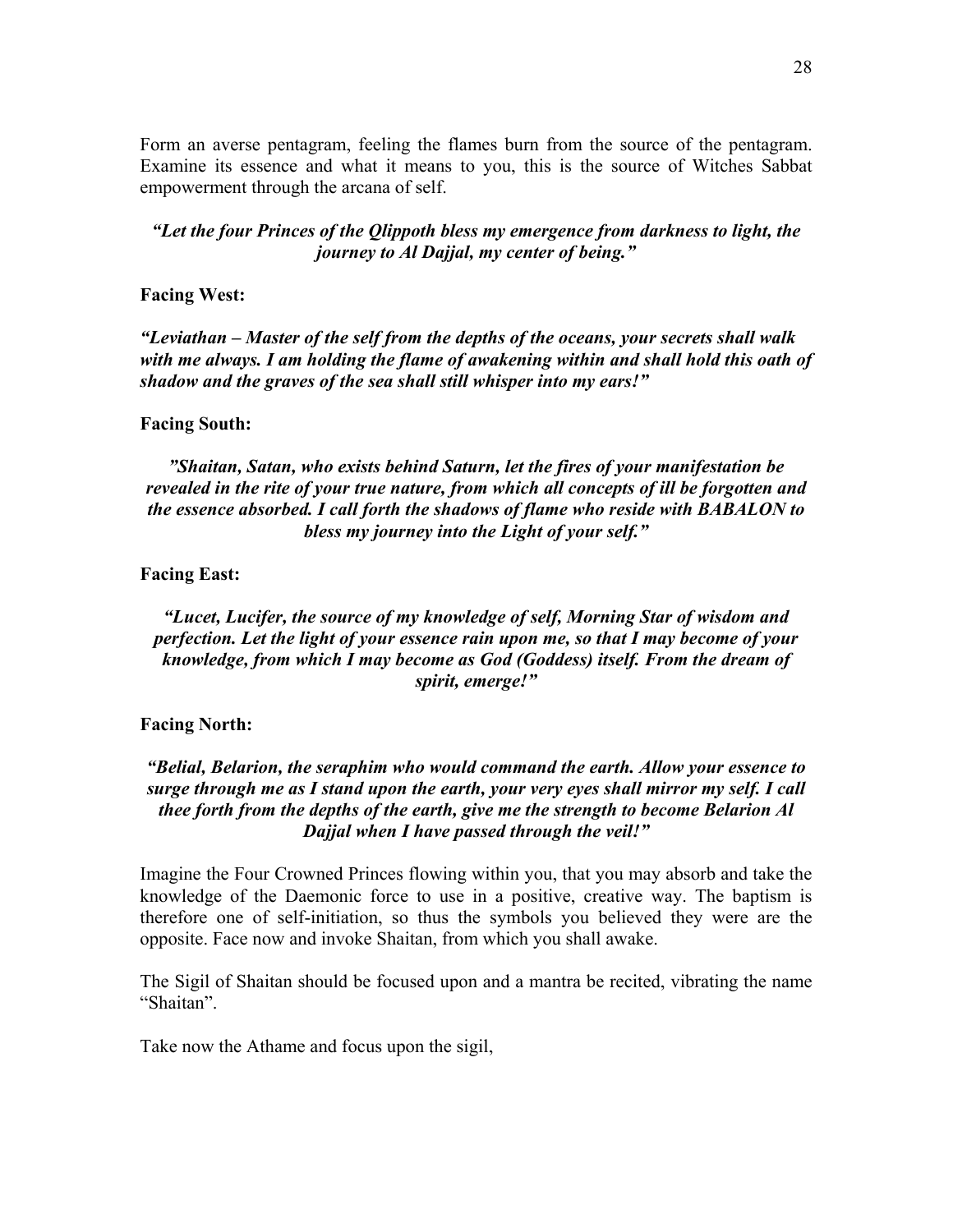*"Force emerged from Azoth, from which there is both the beginning and end, I do place this oath before thee. To seek the shadows, the caverns of the earth, the dead and their mighty arcana, come forth and bless my awakening. I call to the angelic, the highest meaning of self, from which all light announces the birth of my being awakened, come forth from the light of dawn."* 

*"I am the source of Light and Darkness, from which the Peacock Feathers grow. From my essence is the flow of time, the current of life and light. Such shall be hidden and not revealed to the profane, their eyes shut in the forgotten shadows of unbecoming.* 

*I speak the words of Darkness as being Zazas, Zazas, Natsatanada Zazas, the secret oath of opening the abyss, these are my words of Manifestation! I create therefore!"* 

*"The Dragon which coils in the darkness shall walk with my spirit, while I shall cultivate the light of dawn from which wisdom springs. The green of the earth is fed from the blood of wolves and the living, from which great secrets find their way to my ears. So it shall be!"* 

*"Shaitan I am, shadow and light. Let the voices fill with my joyous awakening!"* 

So it is done.

 The Headless One Ritual is the ritual used to contact and invoke ones Holy Guardian Angel, or True Will. This ritual is known to be very dangerous and produce phenomena or hauntings in some places where it is performed. The Bornless One (or Headless One) is a ritual of great potency used as a preliminary rite before many rituals, as it causes an intense concentration of force. The original ritual was written in Greek, and in the text the title Akephelos which means 'Headless' is found. The ritual is to some extent considered Setian-Typhon in the act of invocation, as the similar ritual was an invocation to Typhon-Seth. The ritual itself included the use of the head of an Ass, blood and the vibration of the names of power. The History of this important ritual is found within The Headless One article by Jake Stratton-Kent and is highly suggested to anyone interested in magick and witchcraft.

Use the Headless One ritual before any working, and be able to vibrate and allow the words of power to roll of the tongue, but also recite mentally. As Aleister Crowley suggested, Invoke Often!

### An Invocation to the Holy Guardian Angel, Spirit of the Adversary who resides in Darkness and Light  $-$ Azal'ucel

*I am the Daimon who speaks the words of the Immortal Fire, the Holy Flame which emerges from the Lightning Flash and Storm of Chaos bred, so this the angel-serpent shall come forth with the Birthing Knife shedding into storm of Seth!*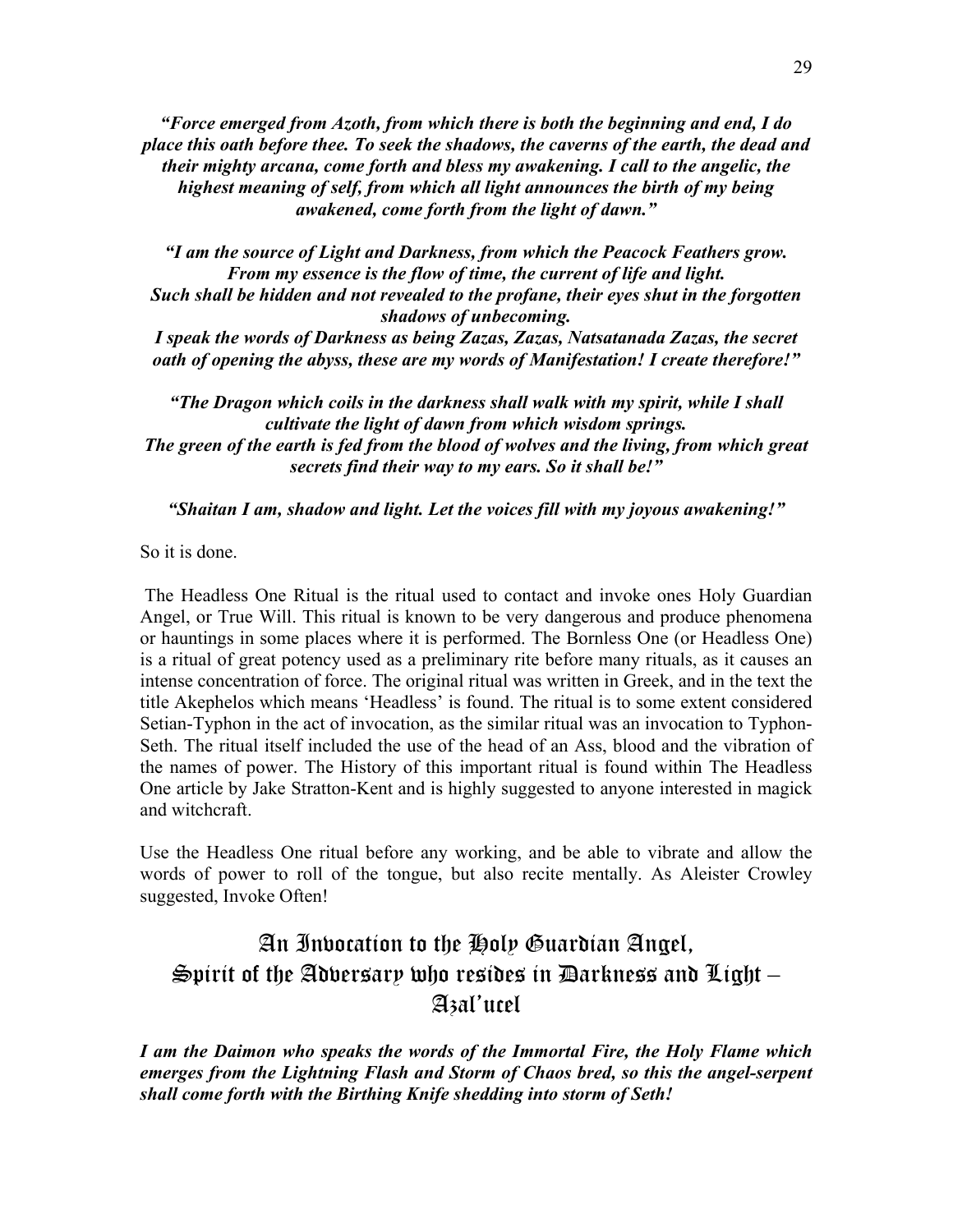*Spirit of which the Fallen have taken Strength, Isolate and Beautiful, Angelic Essence, Azal'ucel, from which came into being Cain I do invoke thee!* 

#### **South-**

*Devil-Djinn of the Burning Desert sands and the Sun, Sortha'n-din – thy stave and fork unto the flame that is my soul shall be illuminated in this blackened light. Shaitan the Adversary, my soul enflamed! AROGOGORUABRAO – THIAF!* 

#### **East-**

*Lucifer revealed as Azazel, bringer of illumination and love, who resides in shadow and light, cover and cloak my spirit with thy twelve wings, serpent skin covered from the shedding of the Dragon, bring now forth the serpent essence of my soul! Melek Tau'us, beautiful spirit of Fire, I summon thee forth! PHOTETH* 

#### **North-**

*Set-heh, isolator and strengthening force of Storms, that chaos which I have tempered in thy elegance of darkness. I go forth and become as the Eye of Algol, separate and alone in my being. Typhon, present unto me the Tcham knive from which I shall stand forth in my dreaming and waking! Sender of Nightmares ascend through me! OOO* 

#### **West-**

Let now the Serpent encircle me, Leviathan the Coiling Dragon of timeless being. I *summon your essence unto me! Great chthonic daimon of endless being, I seek to drink deep of your cup and behold the mysteries of the depths! MRIODOM* 

*Aoth, Sabaoth, Atheleberseth, Abraoth!* 

*By the very circle of which I build – I walk unto the crown of Lucifer – that Emerald which shine the essence of Heaven and Hell. That Angelickan Watcher of the Sun shall come now forth to join with the Ahrimanic Shadow, that Angel and Daemon are Joined!* 

*I walk unto the Umbrarum Rex, the Kingdom of Shades and the Ghost Roads – Open the Gates unto me!* 

*Guardian of Flaming Sword and Corpse-King of the Scepter – Open forth the Anubian Way to me! I behold the center of the Eight – Rayed Black Sun – My essence unto Seth!* 

*Azal'ucel! I invoke the Bornless Baphometic Spirit of Fire!* 

*Commentary to Invocation of the Holy Guardian Angel, Azal'ucel*

With regard to 'An Invocation to the Holy Guardian Angel, the Spirit of the Adversary who resides in Darkness and Light, Azal'ucel', the system employed is one of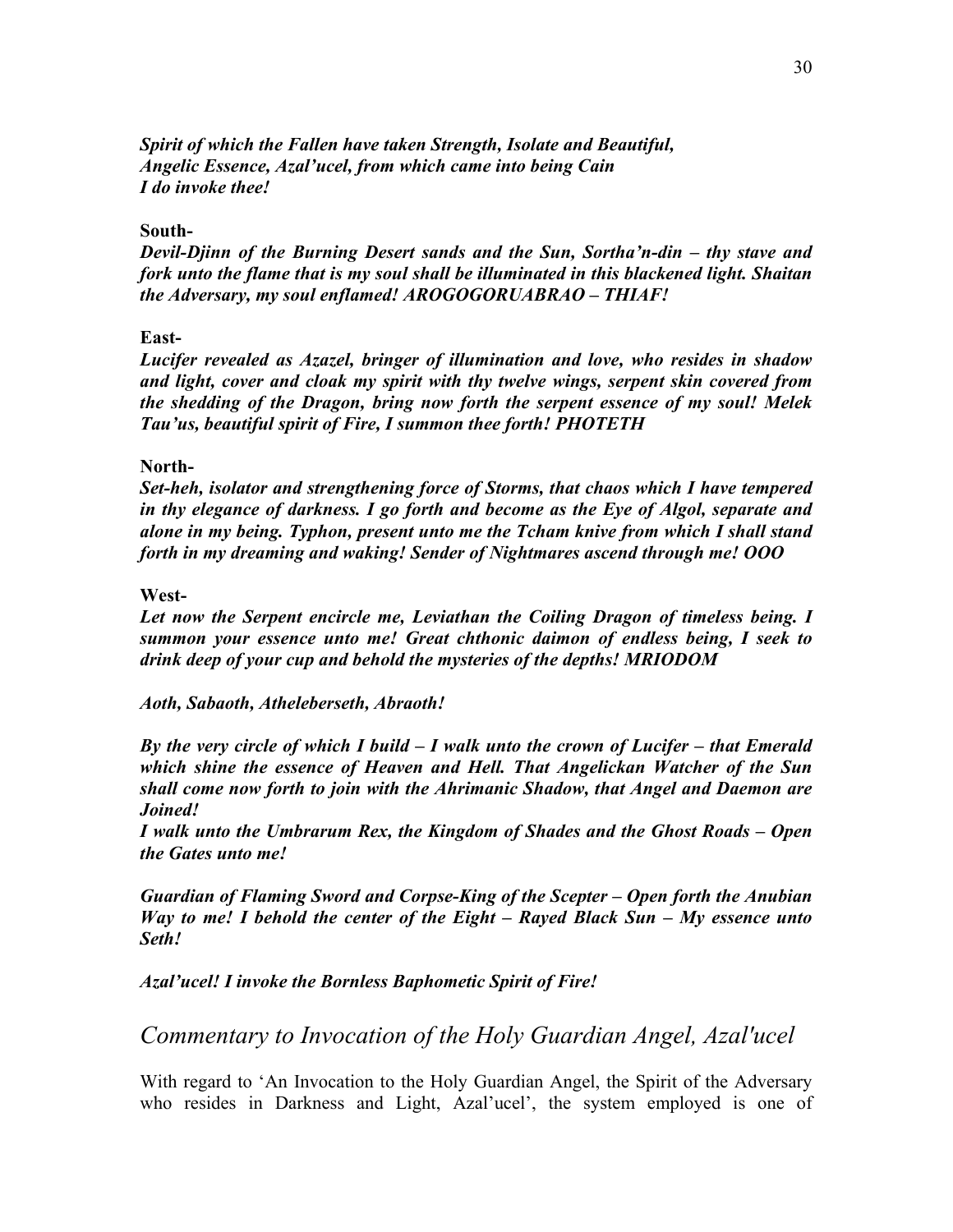summoning up the angelic and daemonic spirit within the self – the "True Will" by means of a mask of Luciferian Witchcraft. The very methods themselves are contained in the calling of the four directions – each a component of higher illumination of self; which is combined with the Bestial/Demonic with the Angelic. This is the center of balance which was often deemed necessary in the Workings of Abramelin Magick; which issues control over daemonic forces within and beyond the self. Azal'Ucel is a sigillic word formula of Azazel and Lucifer to combind the ancient middle eastern with the western idea of what the bringer of light may or may not be.

Aleister Crowley's excellent and useful Liber Samekh explores this system entirely, however in a modern context is rather long. It may be suggested that this particular role of Magickal Invocation should still be employed, this version of the summoning of the HGA is simplified to a short, concise and effective version which may be memorized easily. In the Luciferian work, the practitioner is focusing on widdershins around the Triple Hermetic Circle, or one of his or her own design, from which the quarters may be called. The Grand Luciferian Circle may be employed also to effective and concise approach to this Magick of self-initiation and transformation. In regard to Egyptian and medival daemonic summons, a connection therein may be observed.

The Circle Casting is one of which the individual proclaims his and her mastery over their own being, that by moving widdershins around the circle will enflame the self during invocation; that is to envision each manifestation via minds' eye with each call. For instance, when one calls South, they would envision the Fire Djinn, in the North, Seth. This is the key to the success of magical work; the Imagination.

South – the Devil-Djinn mentioned is Shaitan or Azazel, the fallen seraph whom is made entirely of flame. It is this original legend which brought forth the separation of the Goddivinity or natural order to an adversarial or antinomianian process of anti-order. The mentioning of "Blackened Light" is the Light of Azazel, or Shaitan embodied on earth through Cain, the initiator of the Sethanic Path of Witchcraft.

East – Lucifer as Azazel in the earthbound form, the mentioning of twelve wings in reference to the Serpent Angel. Lucifer is the Freedom of Will from which the individual may seek to strengthen and illuminate the self in ones own discovered light, or Black Flame.

North – The Cold North is the direction of not only Cain as the Lord of Horsemen, but also of Set-heh the Adversary. Set is the Egyptian God of Chaos, Storms and Darkness. The isolator, Set is the adversarial god of change, strength and sufficiency through the Will. Set is the mask of Azazel, the Lord of Flame. Within Witchcraft Cain is considered the offspring of Samael and Lilith, thus being the SAME as Baphomet. The Angelic/Demon Higher Spirit of Cain is Azal'ucel, which is reflected in this very rite of self-empowerment. It is through Set that all upon the Luciferian Path pass through, in the skin of Cain or otherwise.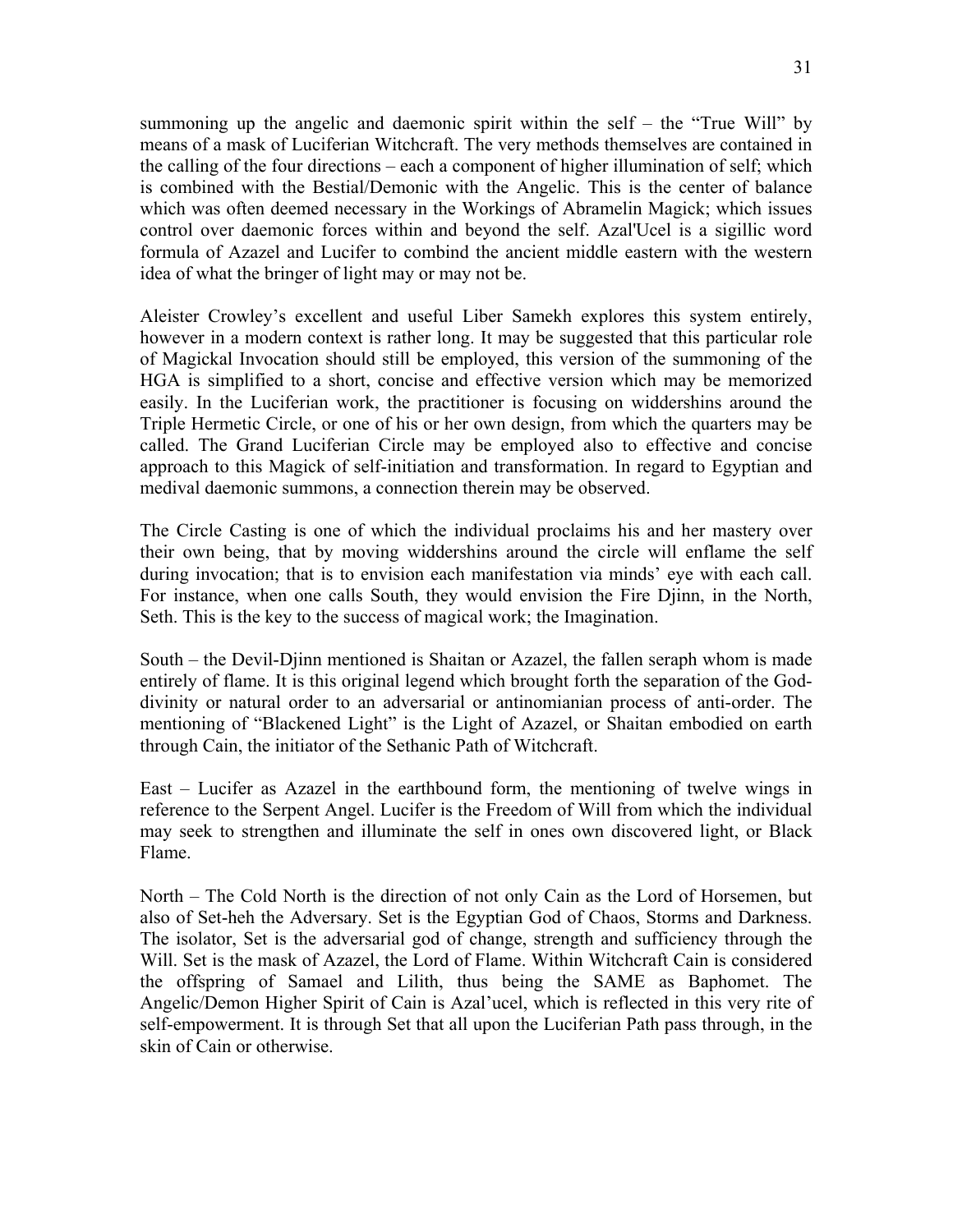West – A calling to Leviathan, the Dragon essence which is immortal, or eternal. The encircling of Leviathan is a Will directed focus of the individuals being or "I" announcing the forced antinomianian separation from the natural order, and through Leviathan grows strong in this circle of timeless being. The mysteries of the depths is revealed as knowledge and wisdom of the subconscious. By tapping into the subconscious, one is able to master their own individual life therein.

The reference to the Angelickan Watcher of the Sun and the Ahrimanic Shadow is based in the Double Vessels or Fetishes of the Bestial and Angelick Atavisms and familiars. By exteriorizing ones Adversarial aspects of "I" and "Being" one may objectively view the essence of self, manifest its strengths again in the union of flesh and mind.



The Guardian of Flaming Sword and Corpse-King of the Scepter is in reference to the illustration by Elda Isela Ford, based on passing through the 'As Above, So Below' forces of the Sethanic Path unto the 8-pointed Witches Sabbat/Luciferian Star sometimes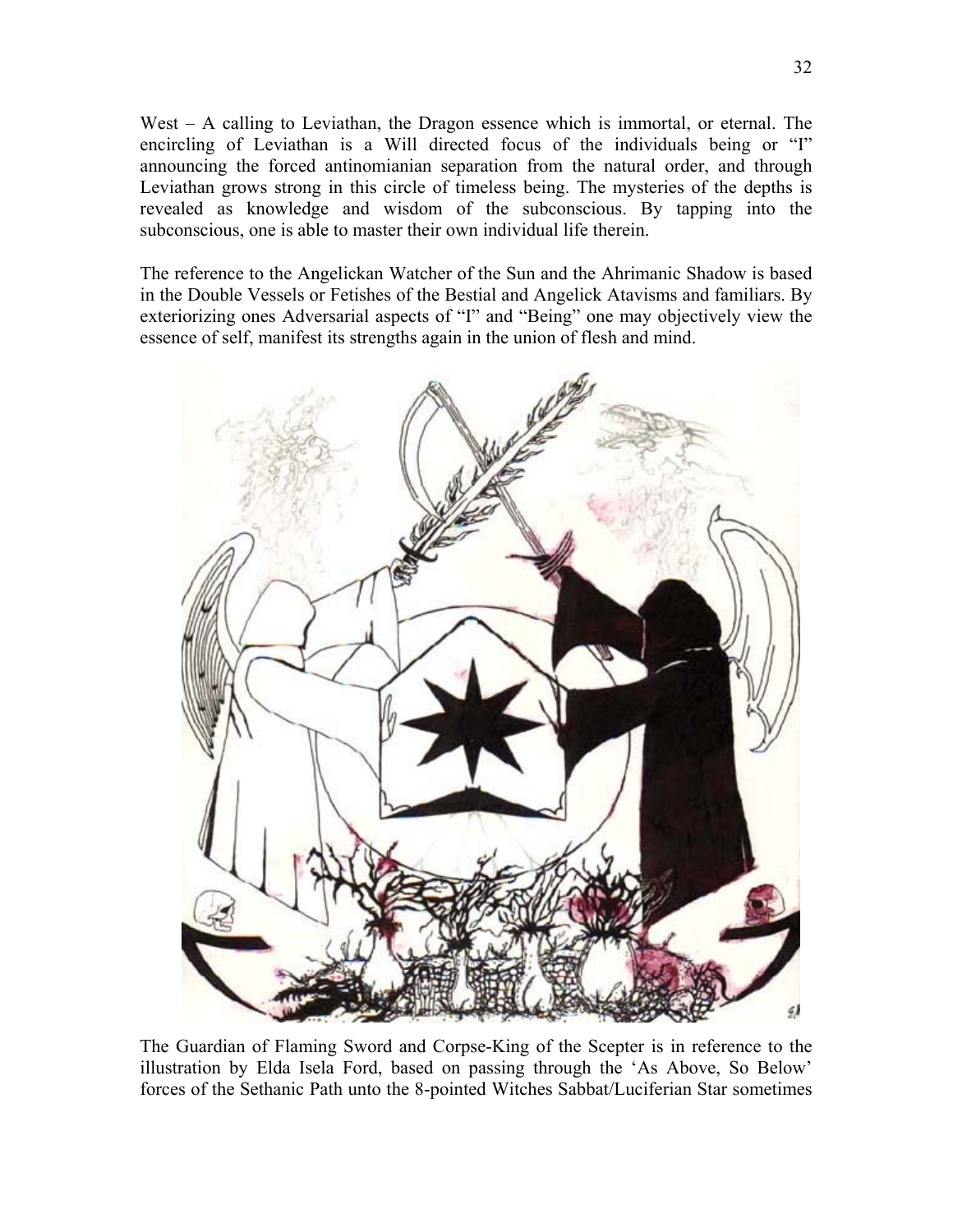called ALGOL. This ritual was a Sethian development of the 'Headless One' ritual or 'Bornless One' ritual as developed and adapted by Aleister Crowley and the Greek Papyrus. One may perform the rite as one of self-isolated stimulation via Sex Magick. Enflame the self through invocation, all the while focusing upon the Luciferian aspects of self, the light and the darkness.

#### **GLOSSARY OF TERMS-**

**AKHU** – The Ka and Ba in union, the Holy Guardian Angel and Evil Genius joined. This is the Great Work defined, the union of opposites. In Thelemic view this would be The Beast 666 and Babalon conjoined.

**ALGOL** – From the Arabic 'Al Ghul', meaning 'Demon Star'. Algol is symbolized as the Chaos Star with an averse pentagram in it, representing the individual star or consciousness through Black Magick awakening. Algol itself is the image of Set in the aspect of the Prince of Darkness, being the manifestation of the Black Sun or opposite force of creation. Through Algol one may project any magical force necessary based on ones' experience. Algol is the mirror of The Order of Phosphorus.

**ALPHABET OF DESIRE** – The aspect of congress with the subconscious and the spirits which are exterior of the self and within the self. This is the grammar which is unspeakable and is used in communion with the conscious self (Ego,I) and the subconscious self (Kia).

**ANCESTRAL SHADES** – Spirits, atavisms or familiars of the dead which return to us from our initiation into Magick and Witchcraft. Ancestral Shades may not always be past family, rather those who have been on the path before us who have gained immortality who for whatever reason decide to assist us. In the Black Order of the Dragon, such spirits are closely connected with the concepts of Varcolaci and the Undead Gods.

**ANUBIS** – Lord of Jackals and the Opener of the Way. Anubis is the funerary God that is represented as having the head of a jackal or dog. According to Charles Pace, the Bastard Son of SET-AN & ASET (Isis).

**ATAVISTIC RESURGENCE** – The return to consciousness the powers of the 'dead' or subconscious energies or powers from the pre-human aspects. Atavisms are evoked through intense Nostalgia and focus, often appearing in bestial forms.

**ATHAME** – The Blade of Holy Magick or Greater Black Magick workings, used in ceremonial or solitary practice. Pathally a black handled knife.

**AZAZEL** – Called the Guardian of the Goat, Azazel is one of the 200 original fallen angels, according to lore. It is considered that Azazel is the same as Shemyaza, the leader of the Watchers. The Zohar makes reference (in Vayeze 153a) about the Rider upon the serpent is "the evil Azazel". In Islamic lore, Azazel is the same as Eblis and considered by other lore as the first star (in reference to any angels) which would reveal him as Lucifer.

**AZOTH** – The Beginning and End in its spiritual aspect, Azoth is a form of Life and Death. From between comes the possibility of manifestation.

**BA** - the Soul in Egyptian mythology. When the immortal physically dies, the Ba, which is the Astral Body, lives on within the tomb and beyond. Ba may be seen as the Evil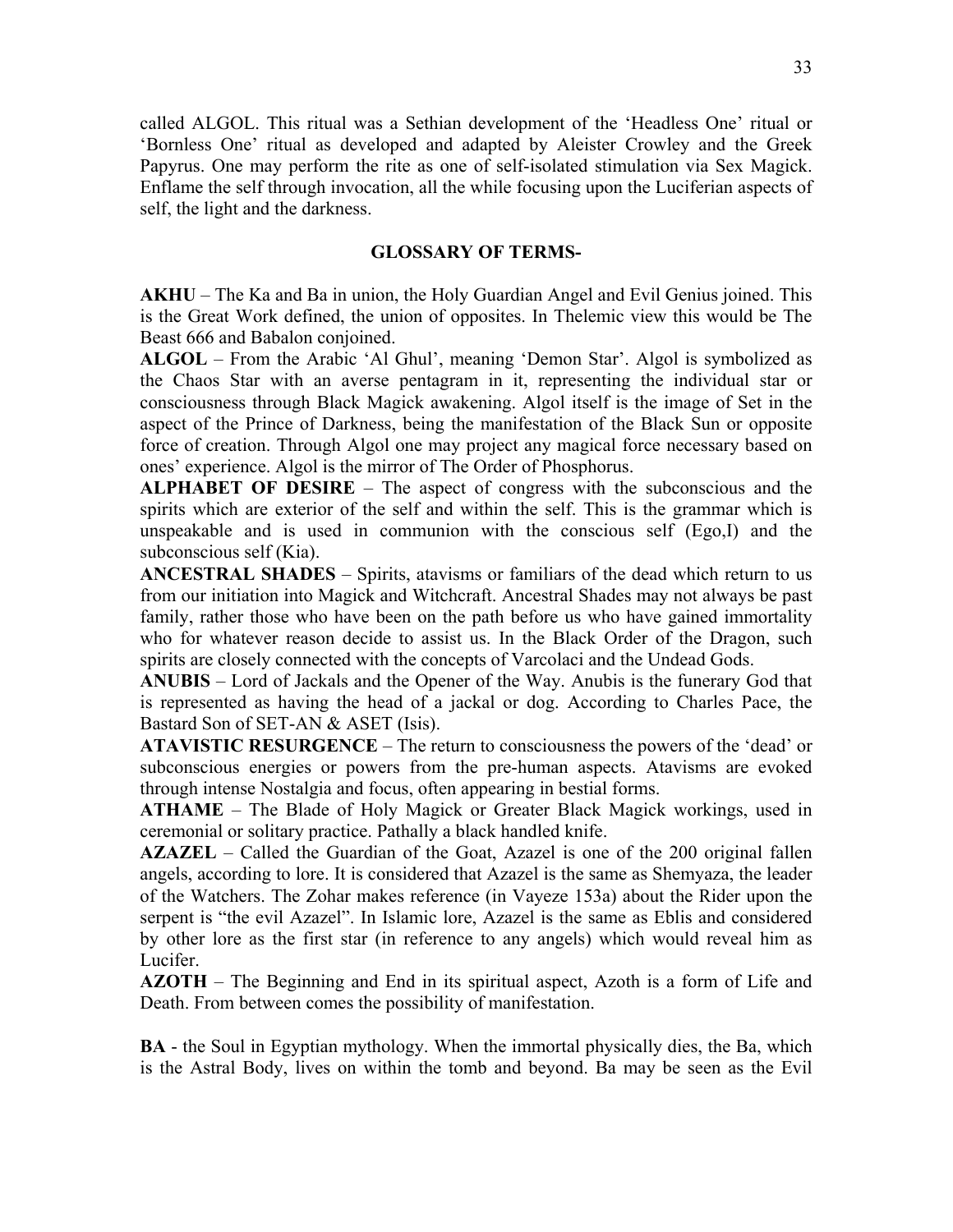Genius of earth bound force often presented in Egyptian lore as a human headed bird. The Ba is the psyche and force which exists beyond the veil.

**BALEFIRE** – Ritual fire used in Coven gatherings.

**BLACK FLAME** – The illuminated essence of being, the concept that we perceive ourselves and our separate aspect from the natural order. The Gift of Set or Azazel.

**CHALICE** – The magickal cup used for Philters and ceremonies. While some covens and individuals use the silver cup, one may use a KAPALA as well, which is a human skull cap often imported from Tibet.

**COVEN** – A small group of magickal practitioners. Often 13 in number. Covens may be of a smaller size as well.

**DAEMON** – From the Greek Daimon, meaning 'spirit'. The Daemon is the root of 'Demon' therefore represents the spirit of the sorcerer and the exterior spirits on the astral plane.

**DJED** – Egyptian, represents stability and strength, associated with the backbone in the funerary cult. In the union of the circle, Djed is the Holy aspect in union with the shadow of the magician, the very aspect of initiation towards the Great Work.

**EVOCATION** – The act of calling the spirit into and area, OUT from the self. Evocation generally involves servitors, familiars, and Daemons. A potent and dangerous aspect of ritual magick and sorcery is to evoke the force into the triangle, and then enter the triangle and Invoke the force, calling it in. This results in an aspect of possession and leads to higher developments of the consciousness and psyche.

**FAMILIAR**- The servitor or animal spirit which is associated with the Sorcerer. The familiar may be evoked and bound, or may be created by the individual to assist in the workings of sorcery. Called also the Famulus (Latin)

**FETISH** – An object from which the focus of a spirit or Coven item is charged. This is the home of the famulus and is an extension of the sorcerer.

**HOLY GUARDIAN ANGEL** – The True Will, the divine aspect of the self as the psyche, the immortal aspect of the mind which separates us from pure instinctual beings.

**IBLIS** - The fallen angel known as the Devil. The attribution of Iblis is that of the imagination, thus Lucifer is our imagination. While not widely accepted in the West, William Blake was one of the few to and attributes Satan to the mind. Iblis is derived from the Greek Diabolus. Iblis before the fall is known as Azazyl, whom is identical to the leader of the watchers.

**INVOCATION** – The act of calling the spirits IN, assuming consciousness from outer inspired sources. Invocation in the supplication of a force, to bring it in and absorb it. Some consider this Predatory Spiritualism which is related to Astral Vampirism.

**KA** – The vital force of life which is related to Ba. Ka may be seen as the Holy Guardian Angel, the spirit of Light and perfection in itself.